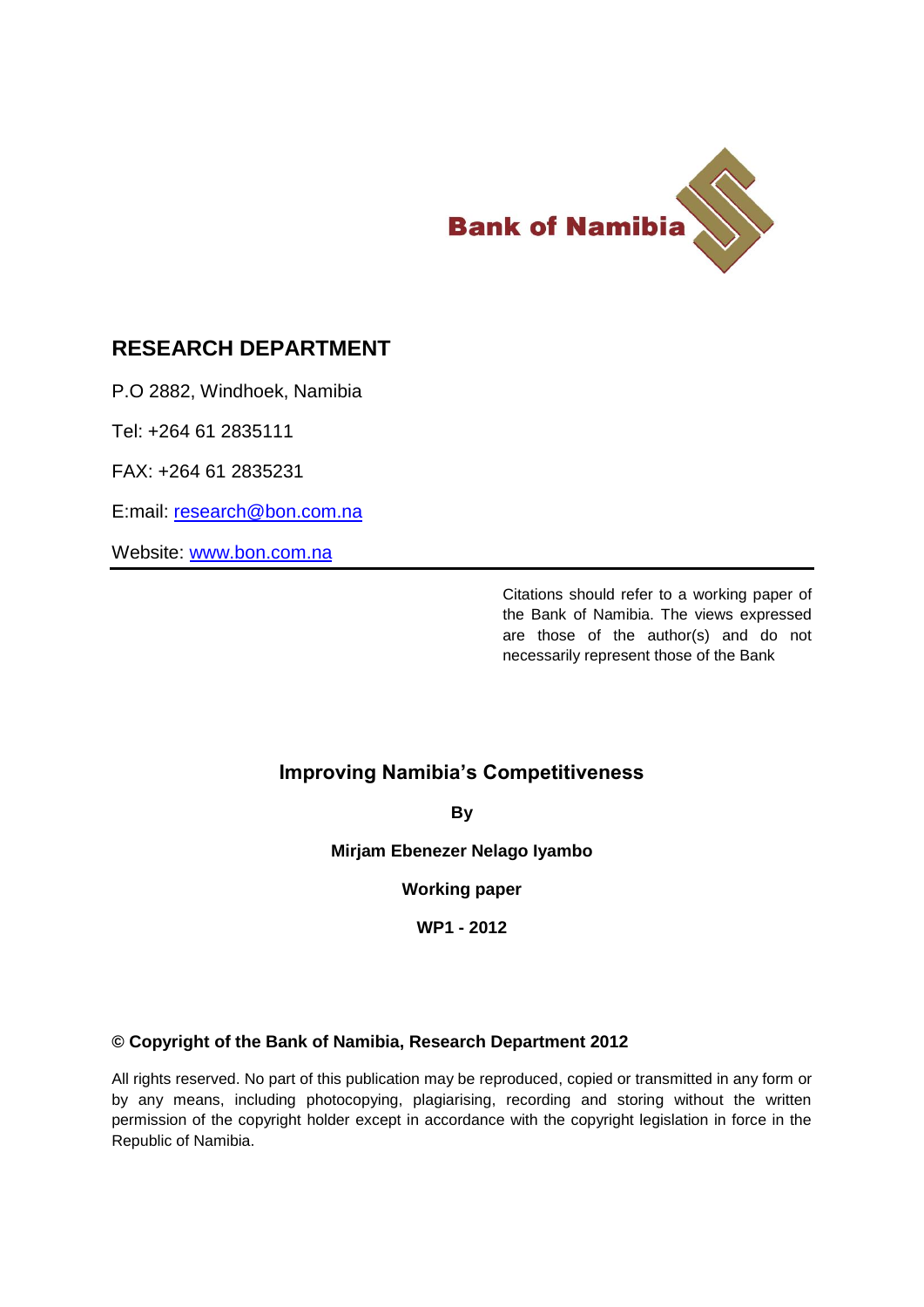### <span id="page-1-0"></span>*Abstract*

*The objective of this study is to review the competitiveness of Namibia as done by the World Economic Forum (WEF) and also to undertake a similar survey and compare the outcomes thereof. This latter, makes it easy to determine whether the competitiveness of Namibia as rated by WEF is reflective of the conditions on the ground as well as to find out where Namibia needs to improve in terms of competitiveness. The study also looks at what other countries have done in order to become competitive. The main finding of the study indicates that competitiveness in Namibia is weak and needs improvement. The study proposes specific strategies in terms of the needed interventions to address the identified shortcomings as highlighted in both the WEF and the Bank of Namibia survey. These include among others, developing human resource skills and infrastructure, industrialisation, making finance for starting and expanding businesses available, promoting technological and innovation research to stimulate sustainable and long-term economic growth.*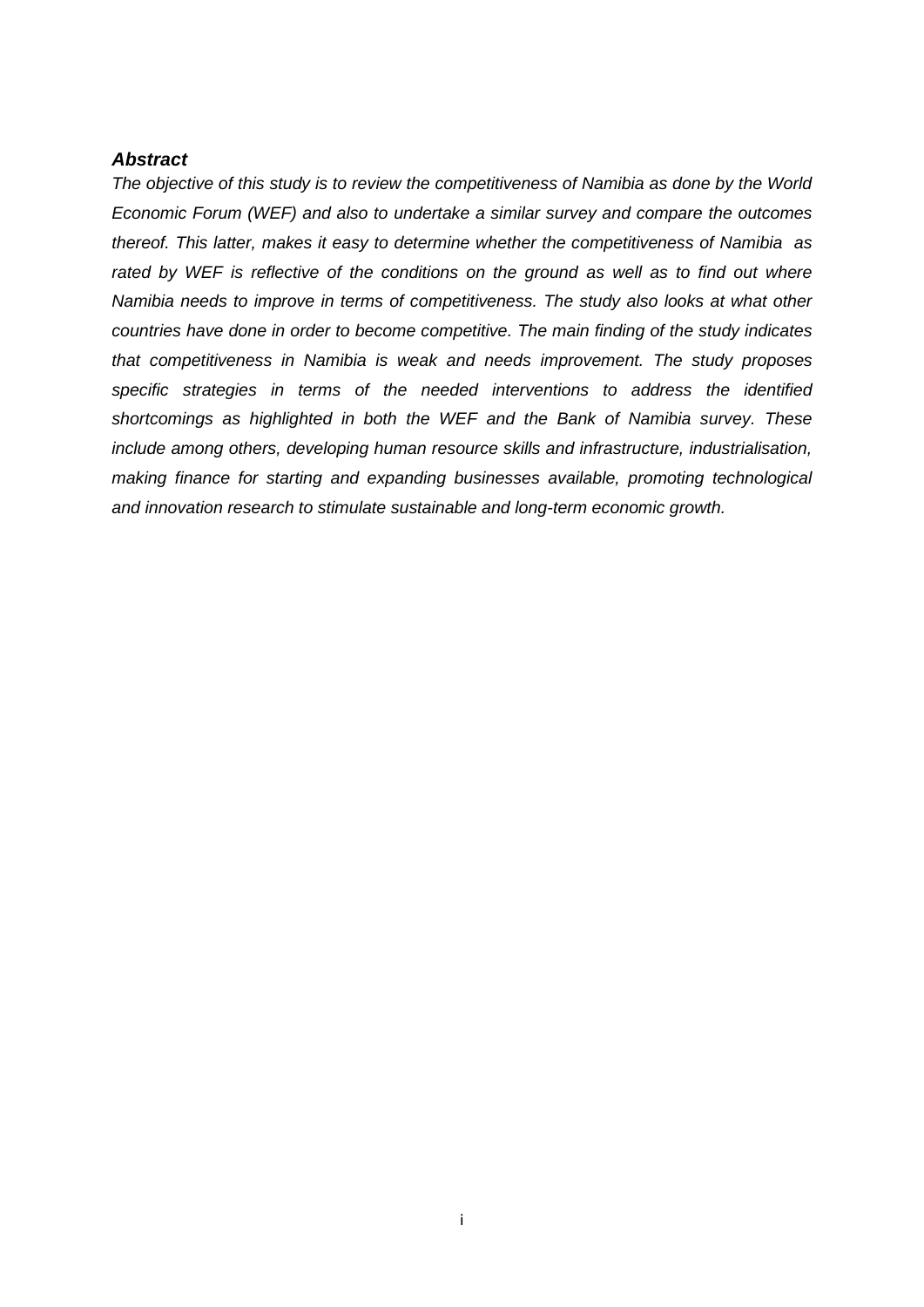## <span id="page-2-0"></span>**Abbreviations**

| BOT                   | $\overline{\phantom{a}}$ | Botswana                                               |
|-----------------------|--------------------------|--------------------------------------------------------|
| <b>CEO</b>            | $\overline{\phantom{a}}$ | <b>Chief Executive Officer</b>                         |
| <b>FDI</b>            | $\overline{\phantom{a}}$ | <b>Foreign Direct Investment</b>                       |
| <b>GCI</b>            | $\overline{\phantom{a}}$ | <b>Global Competitiveness Index</b>                    |
| <b>GCR</b>            | $\overline{\phantom{a}}$ | <b>Global Competitiveness Report</b>                   |
| <b>GDP</b>            |                          | <b>Gross Domestic Product</b>                          |
| <b>ICT</b>            | $\overline{\phantom{a}}$ | Information and Communication Technology               |
| <b>IFC</b>            | $\overline{\phantom{a}}$ | International Finance Corporation                      |
| <b>ITIC</b><br>$\sim$ |                          | The Information Technology and Innovation Commission   |
| <b>ITIF</b>           | $\overline{\phantom{a}}$ | The Information Technology and Innovation Foundation   |
| MAU -                 |                          | <b>Mauritius</b>                                       |
| MTI                   | $\overline{\phantom{a}}$ | Ministry of Trade and Industry                         |
| NAM                   | $\sim$ $-$               | Namibia                                                |
| <b>NSI</b>            | $\overline{\phantom{a}}$ | Namibia Standard Institution                           |
| OECD -                |                          | Organisation for Economic Co-operation and Development |
| PAYE -                |                          | Pay-As-You-Earn Tax                                    |
| <b>SA</b>             |                          | South Africa                                           |
| SADC -                |                          | Southern African Development Community                 |
| SING -                |                          | Singapore                                              |
| SKOR -                |                          | South Korea                                            |
| <b>SME</b>            | $\sim$                   | <b>Small and Medium Enterprises</b>                    |
| SWIT -                |                          | Switzerland                                            |
| <b>UAE</b><br>$\sim$  |                          | <b>United Arab Emirates</b>                            |
| <b>USA</b><br>$\sim$  |                          | <b>United State of America</b>                         |
| <b>VAT</b>            | $\overline{\phantom{a}}$ | Value Added Tax                                        |
| <b>WEF</b>            |                          | <b>World Economic Forum</b>                            |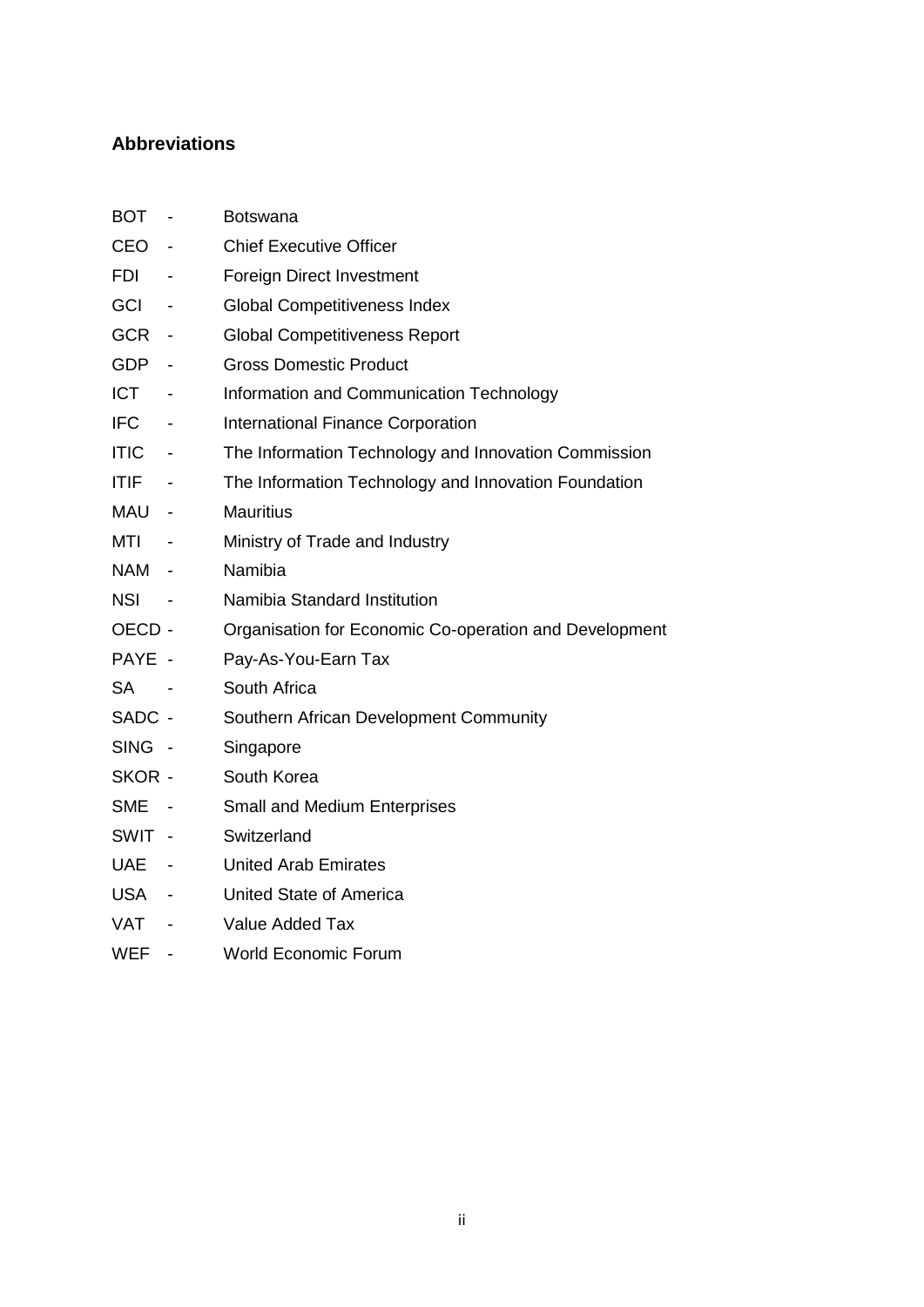# **Contents**

| II. THEORETICAL AND CONCEPTUAL BACKGROUND OF COMPETITIVENESS3                         |
|---------------------------------------------------------------------------------------|
|                                                                                       |
|                                                                                       |
|                                                                                       |
|                                                                                       |
|                                                                                       |
|                                                                                       |
| B. Assessment of doing business in Namibia according to the Doing Business Report. 11 |
|                                                                                       |
|                                                                                       |
|                                                                                       |
| V. HOW DID OTHER COUNTRIES PERFORM ON THEIR COMPETITIVENESS AND                       |
|                                                                                       |
|                                                                                       |
|                                                                                       |
|                                                                                       |
|                                                                                       |
|                                                                                       |
|                                                                                       |
| B. Streamline the Process of Starting a Business - One-Stop Shop. 26                  |
|                                                                                       |
|                                                                                       |
|                                                                                       |
|                                                                                       |
|                                                                                       |
|                                                                                       |
|                                                                                       |
|                                                                                       |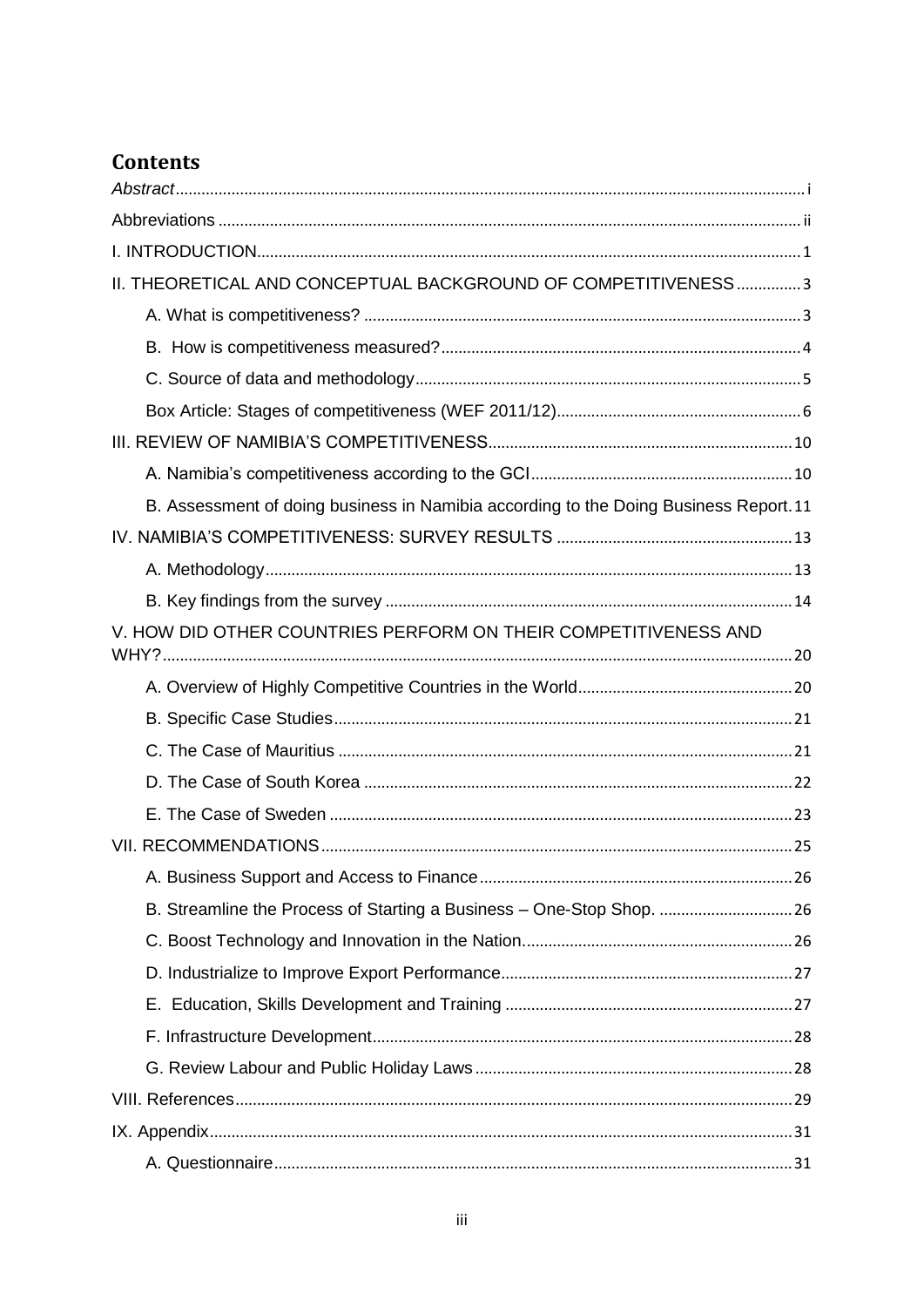| C. The number of procedures, time and cost involved in starting a business in Namibia |  |
|---------------------------------------------------------------------------------------|--|
|                                                                                       |  |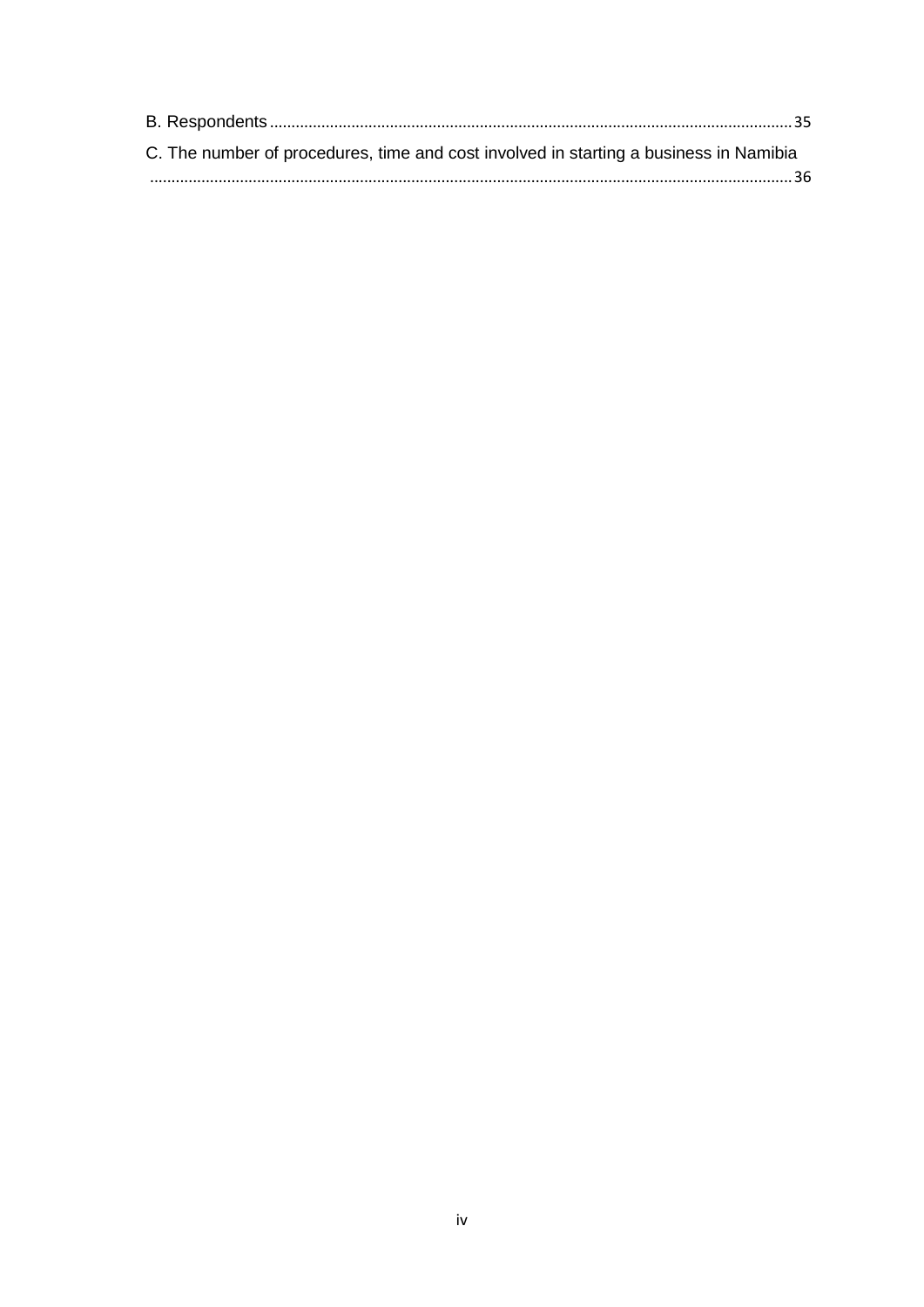#### <span id="page-5-0"></span>**I. INTRODUCTION**

**1. Improving competitiveness is crucial for Namibia to become a developed nation by the year 2030.** Competitiveness is defined as the ability of a nation to offer products and services that meet the quality standards of the local and world markets at prices that are competitive and provide adequate returns on the resources employed or consumed in producing them. In other words, it can also be explained as the degree to which a country can, under free and fair market conditions, produce goods and services which meet the test of both the domestic and international markets, while simultaneously maintaining and expanding the real incomes of its people over the long term. Competitiveness is determined by the set of institutions, policies, and factors that determine the level of productivity of a country.

**2. This study reviews the competitiveness of Namibia based on the GCR by the World Economic Forum (WEF)**. **During 2011/12, Namibia's competitiveness fell by 9 places** to the 83<sup>rd</sup> position out of 142 countries. According to WEF, Namibia was at the 74<sup>th</sup> position during both 2009/10 and 2010/11, out of 133 and 139 countries, respectively. This was an improvement from the  $80<sup>th</sup>$  position in 2008/09, out of 134 countries, as measured by the Global Competitiveness Index (GCI) in the GCR. However, during 2007, the ranking was less competitive at the position of 89 out of 131 countries. In Africa, Namibia is the  $4<sup>th</sup>$ competitive country after Tunisia, South Africa and Mauritius. Namibia's competitiveness has been improving since 2007 despite weaknesses in some areas that have been highlighted. Namibia's comparative strengths are based on the quality of the institutional environment and infrastructure development, independent judiciary, efficiency of the legal framework, ethical behaviour of firms, strength of auditing and reporting standards, well protected property rights, and functioning financial markets as well as the protection of the interests of minority shareholders.

**3. Namibia was rated among the less competitive countries in other indicators of competitiveness.** These include education, increasing infant mortality rate, low life expectancy, labour and goods market efficiency, innovation and technological advancement indicators. According to the GCR, Namibia's performance is categorized under the "efficiency-driven" stage of development, a move up from the "factor-driven" stage. This is a stage of development where a country must begin to develop more efficient production processes and increase product quality. Namibia, however, must still go through a transition phase before entering the final development stage, which is innovation-driven. At that stage

1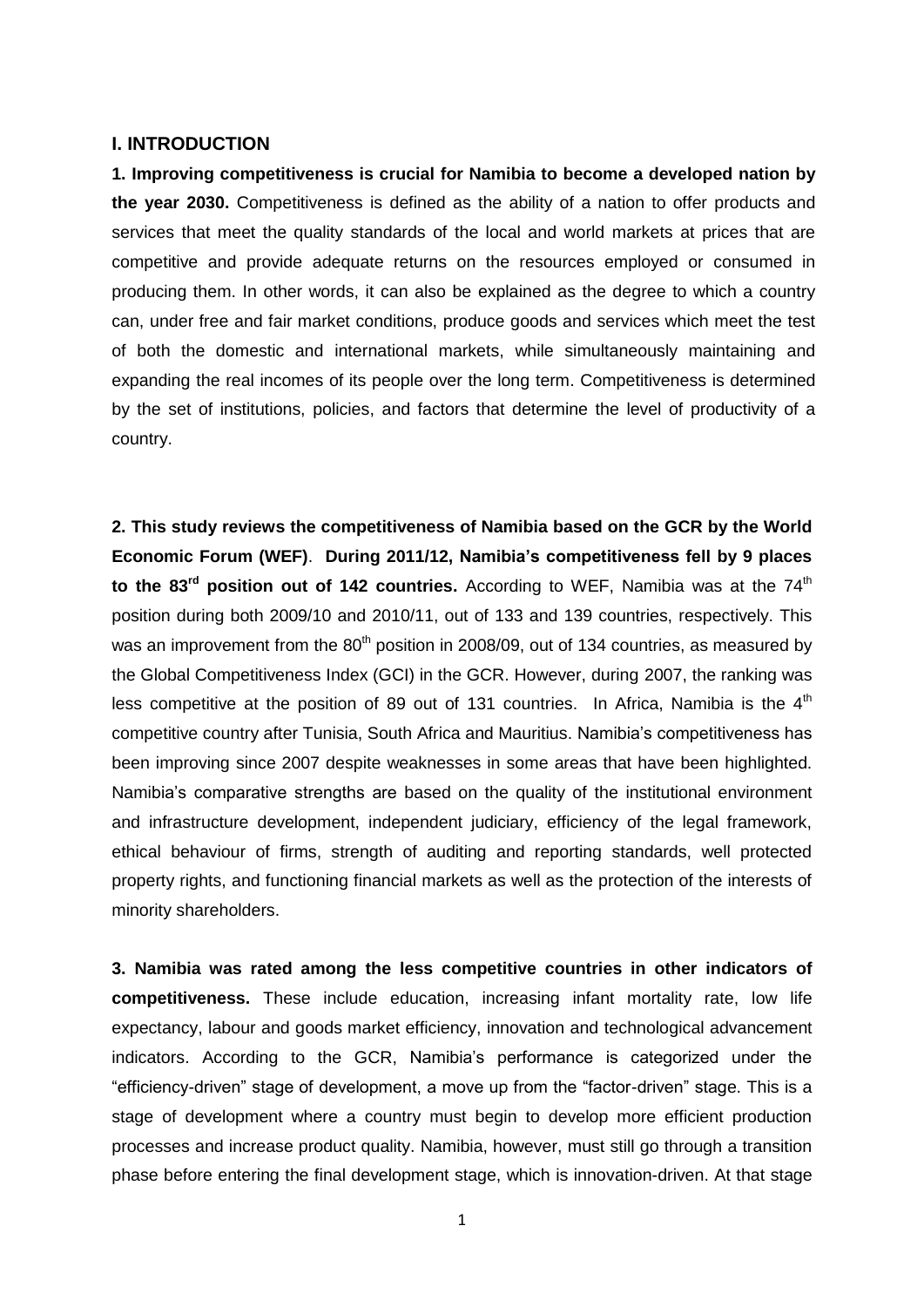of development, a country can sustain a high level of wages and standard of living. This can only be achieved when the businesses in that country can compete with new and unique products, (WEF, 2011).

**4. On the other hand, there have been concerns across quarters of the country whether the competitiveness of Namibia as measured by WEF has been measured correctly.** Ranking of competitiveness is an important indicator for foreign investors which will affect foreign direct investment (FDI) towards the country. FDI is one of the important catalysts for economic development and any negative perception and ranking can hinder the inflow of FDI. Therefore, it is important that the country understands the areas that are identified as weak by the rankings. This will enable the country to come up with strategies and ways to improve these identified weaknesses as a way of enhancing competitiveness further.

**5. As Namibia seeks to be a developed nation by the year 2030, it implies that the economy needs to grow at a higher rate than the current average growth of about 4 percent**. For this goal to be achieved, it is expected that economic growth should increase by at least 7 percent every year from 2012, onwards. Therefore, improving competitiveness should be seen as one of the crucial elements for meeting the desired growth rate to achieve the objectives of Vision 2030. It is against this background that a study of this nature is necessary.

### **6. This study answers the following key questions:**

- What does it mean to be a competitive nation?
- How is competitiveness determined in terms of the World Economic Forum?
- Are there existing and perceived issues which promote or hinder competitiveness in Namibia as identified by the Bank of Namibia`s survey?
- How did other countries achieve high competitiveness?
- What should be done to make Namibia obtain a higher competitive ranking?

**7. The remainder of the paper is organised as follows**: Chapter II presents a conceptual background on the ranking, its compilation and calculations. Chapter III provides a comprehensive review of competitiveness in Namibia. Chapter IV presents existing and perceived issues and views which promote or hinder competitiveness in Namibia from the survey conducted by the Bank of Namibia (BoN). Chapter V contains a review of case studies of countries which have achieved high competitiveness. Chapter VI provides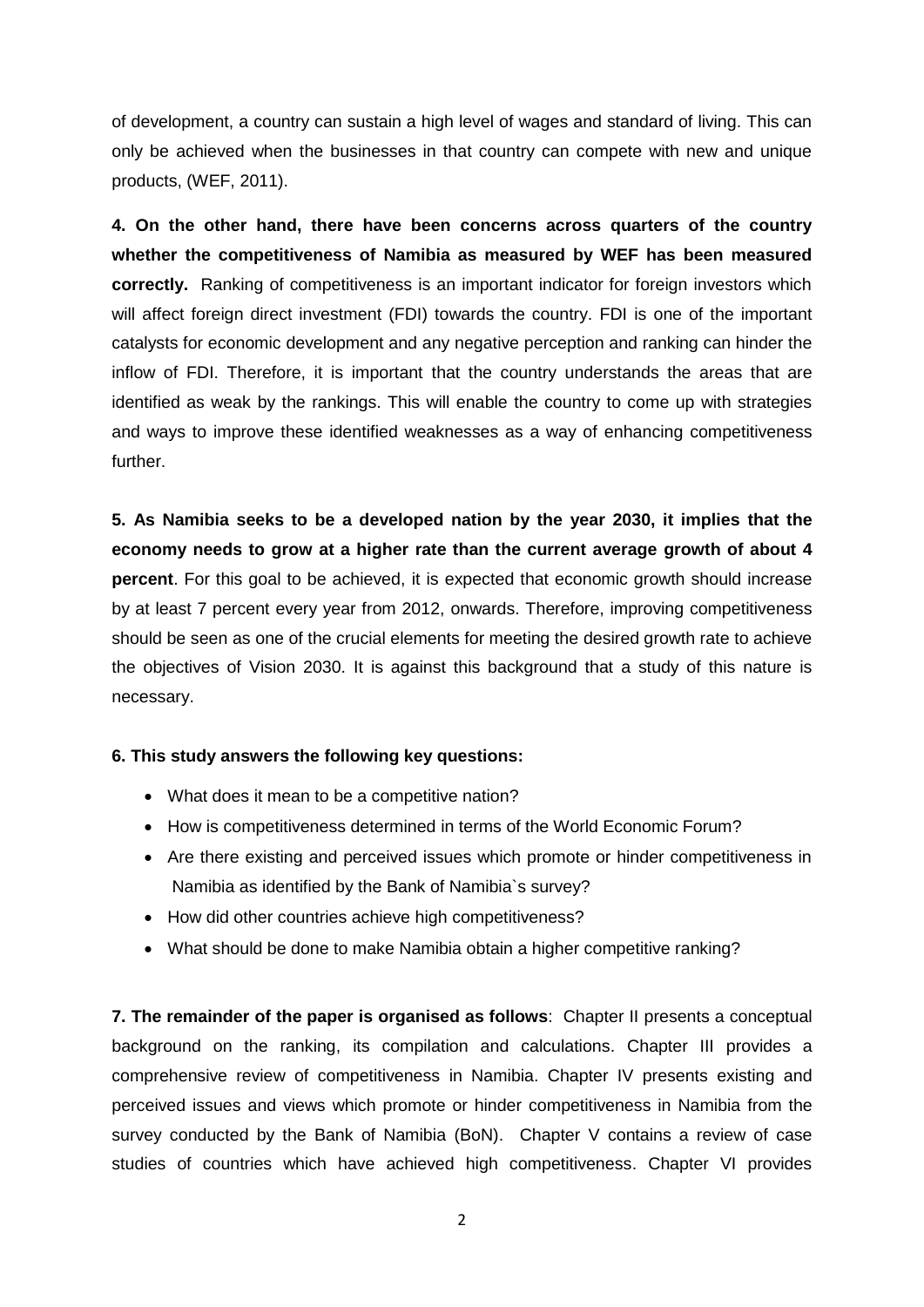conclusion while chapter VII outlines specific recommendations in terms of the needed interventions to address the identified shortcomings and lessons learned from other countries.

#### <span id="page-7-0"></span>**II. THEORETICAL AND CONCEPTUAL BACKGROUND OF COMPETITIVENESS**

#### <span id="page-7-1"></span>**A. What is competitiveness?**

**8.** Competitiveness can be explained as the ability of a nation, company, or individual to manage its resources in order to attain prosperity. In other words, competitiveness is determined by the set of institutions, policies, and factors that determine the level of productivity of a country. According to *Garelli, (2010*), competitiveness is the most powerful tool available to unleash new levels of prosperity for nations, profit for companies, and success for people. The success of a nation depends on more than managing a few wellestablished core competencies and some of the important elements that should be tackled are the provision of appropriate education and stability in terms of politics and macroeconomics to support competitiveness in order to achieve sustainable economic development.

**9. At a national level, competitiveness is the competitive advantage of any nation and its capacity to entice firms (both local and foreign) to use the country as a platform from which to conduct business**. The national competitiveness lies in four facets which determine the competitive strengths and weaknesses of countries and their major sectors. These include the existence of resources (e.g. human resources and research and information infrastructures), the business environment that invests in innovation; a demanding local market; and the presence of supporting industries. In many developing countries, resources may be the only part of the competitiveness where policymakers see an opportunity to raise competitiveness, and thereby improve performance, in the short term. The policy-makers should, however, take action in a concerted manner to improve competitiveness in the overall business environment. For instance, a country`s competitiveness will improve if the government's efficiency improves and it cuts down on bureaucracy as well as providing incentives to attract foreign investors and improvement in the quality of its human resources (*Chew, 2008*).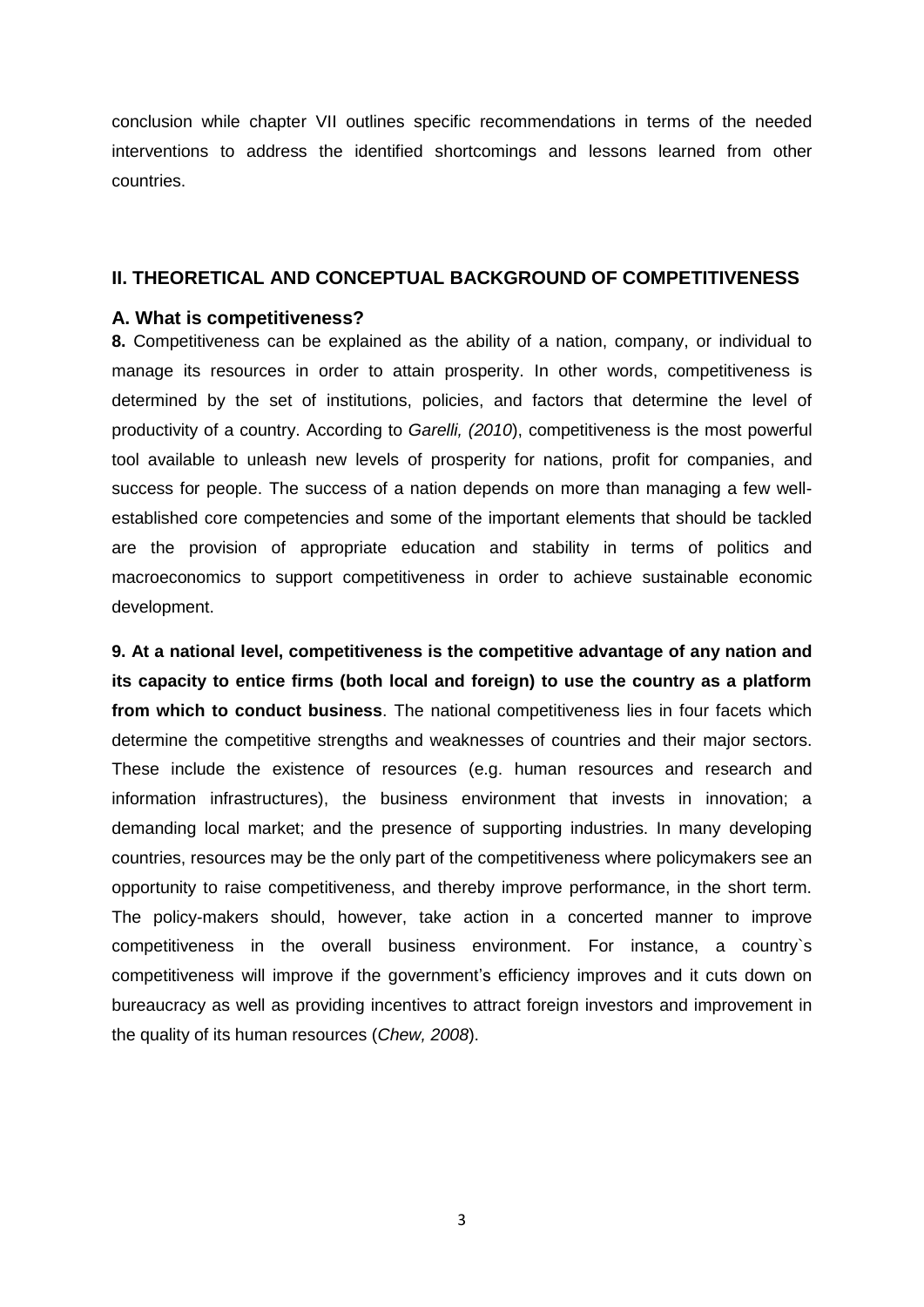#### <span id="page-8-0"></span>**B. How is competitiveness measured?**

**10. The measurement of competitiveness is carried out by the WEF and the results are published in the annual Global Competitiveness Report (GCR).** The first report was released in 1979. The 2009/2010 report covers 133 major and emerging economies, down from 134 considered in the 2008/2009. However, the latest 2010-2011 report covered 139 countries.

**11. The WEF is responsible for assessing the competitiveness of economies of the world using the GCI and the results are presented in the GCR.** The index assesses the ability of countries to provide high levels of prosperity to their citizens. This in turn depends on how productively a country uses available resources. The GCI measures the set of institutions, policies, and factors that set the sustainable current and medium-term levels of economic prosperity. There are other similar annual reports done by WEF such as the Africa, Arab, Asia and Pacific Competitiveness report. These reports are extracts of the GCR where countries are grouped according to their regions. Additional regular publications of WEF include: the Global Enabling Trade Report, the Global Gender Gap Report, the Global Information Technology Report, and the Travel & Tourism Competitiveness Report for various regional and country studies.

**12. There are also other competitiveness reports that are prepared by other institutions.** These include the Ease of Doing Business and the Indices of Economic Freedom done by the World Bank and the Africa Heritage Foundation, respectively. The Ease of Doing business report concentrates on one of the items (doing business) which falls under one of the 12 pillars (goods market efficiency) used to measure competitiveness in the GCR. Namibia was ranked 69<sup>th</sup> out of 183 countries under the Doing Business Indicator during 2011, down from the 66th position during 2010. This means, it had become more difficult for entrepreneurs to start their businesses in Namibia.

**13. Another measure of competitiveness is the Mo Ibrahim Index.** However, unlike the GCR, this index measures the delivery of public goods and services to citizens by the Government. It uses the indicators across four main categories such as safety and rule of law, participation of human rights, sustainable economic opportunities and human development as proxies for the quality of the processes and outcomes of governance. The index is regarded as Africa`s leading assessment of governance. It is a tool for citizens, public authorities and partners to assess progress and to stimulate constructive debate on governance. In terms of the criteria for good governance that promote political and economic renaissance, Namibia was rated at number 6 out of 53 African countries, while Mauritius, Seychelles, Botswana, Cape Verde and South Africa are the top five. This rating is relatively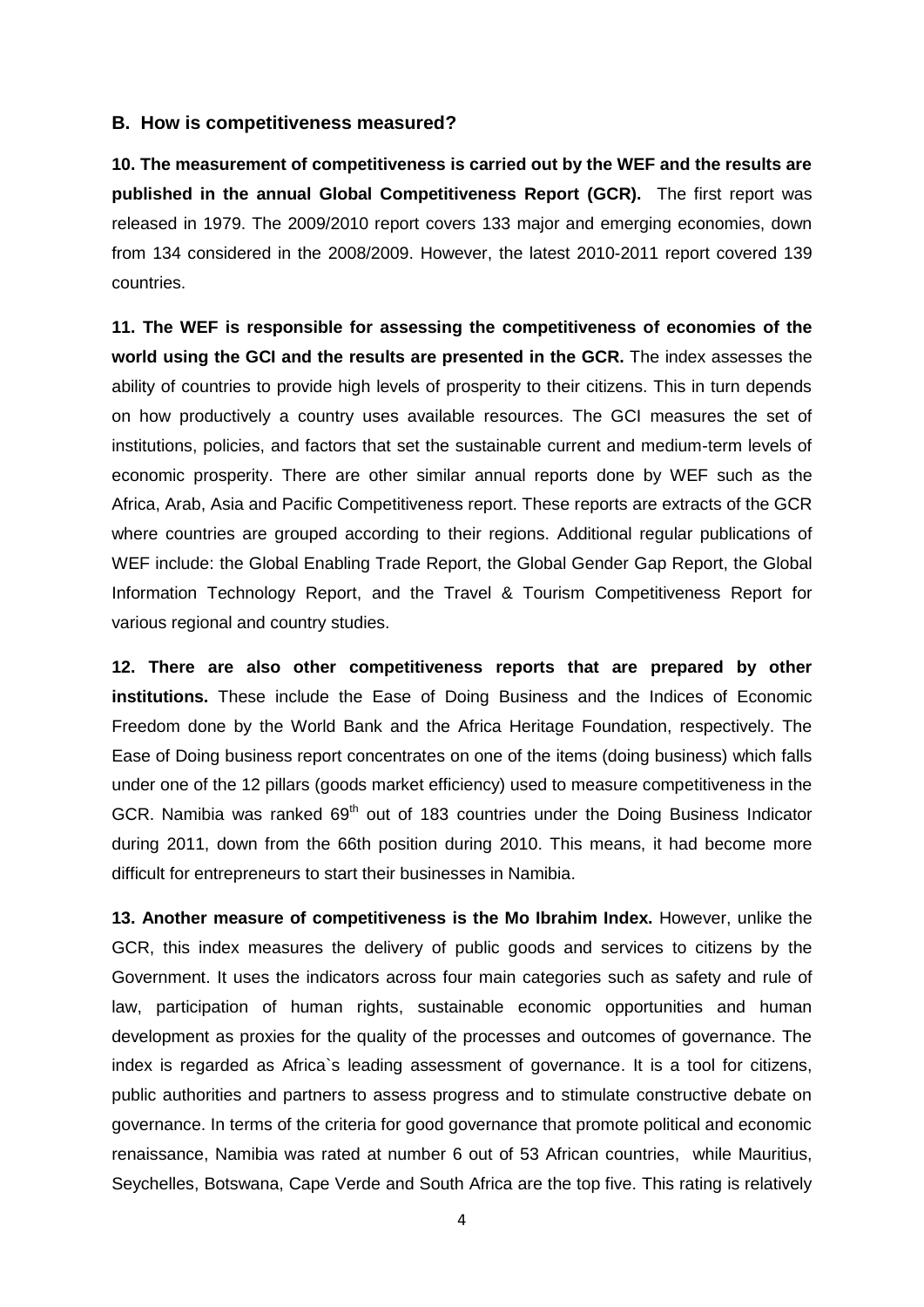in line with the rank of 38 out of 139 countries by the WEF. Both indices are, however, indicating that Namibia is doing relatively well in these categories.

## <span id="page-9-0"></span>**C. Source of data and methodology**

**14. The methodology employed by the WEF is the Executive Opinion Survey.** This is a survey of a representative sample of business leaders in their respective countries. The number of respondents has increased every year and is currently just over 13,500 business leaders in 139 countries (2010). The Global Competitiveness Report's competitiveness ranking is based on the Global Competitiveness Index (GCI) developed for the World Economic Forum and introduced in 2004.

**15. The survey is designed to capture a broad range of factors affecting an economy's business climate.** The Global Competitiveness Index is based on perceptions of business leaders and hard infrastructure data and is categorised into 12 pillars for competitiveness, which are grouped into basic requirements, efficiency enhancers and innovation as well as sophistication factors. A ranking from 1 to the total number of countries used in the sample is given to each count and to each pillar when rated. The lower the number of the ranking, the better it is in terms of the competitiveness of that country and a specific pillar. For example, a country with a number 1 is the best while the one with the highest number is the worst. However, all the countries and pillars rated with a score below 50 are ranked well in terms of competitiveness. The report also includes comprehensive listings of the main strengths and weaknesses of countries, making it possible to identify key priorities for policy reform. The report also factors in a survey among business leaders, assessing the government's efficiency and transparency.

**16. The survey is conducted through selected local institutions in each country.** In Namibia, the main respondent for WEF survey used to be NEPRU, and after its closure the IPPR. The IPPR sends the questionnaire to a number of respondents. In the case of the Ease of Doing Business Index, about 25 and 18 respondents were interviewed in 2009 and 2010, respectively. These respondents were from the 4 different law and auditing firms in Windhoek as well as one respondent from a fishing company in Walvis Bay.

**17. Looking at the narrow scope of coverage by the WEF, one can conclude that the outcome of Namibia may not be representative enough as the source of data is mainly from the Windhoek area.**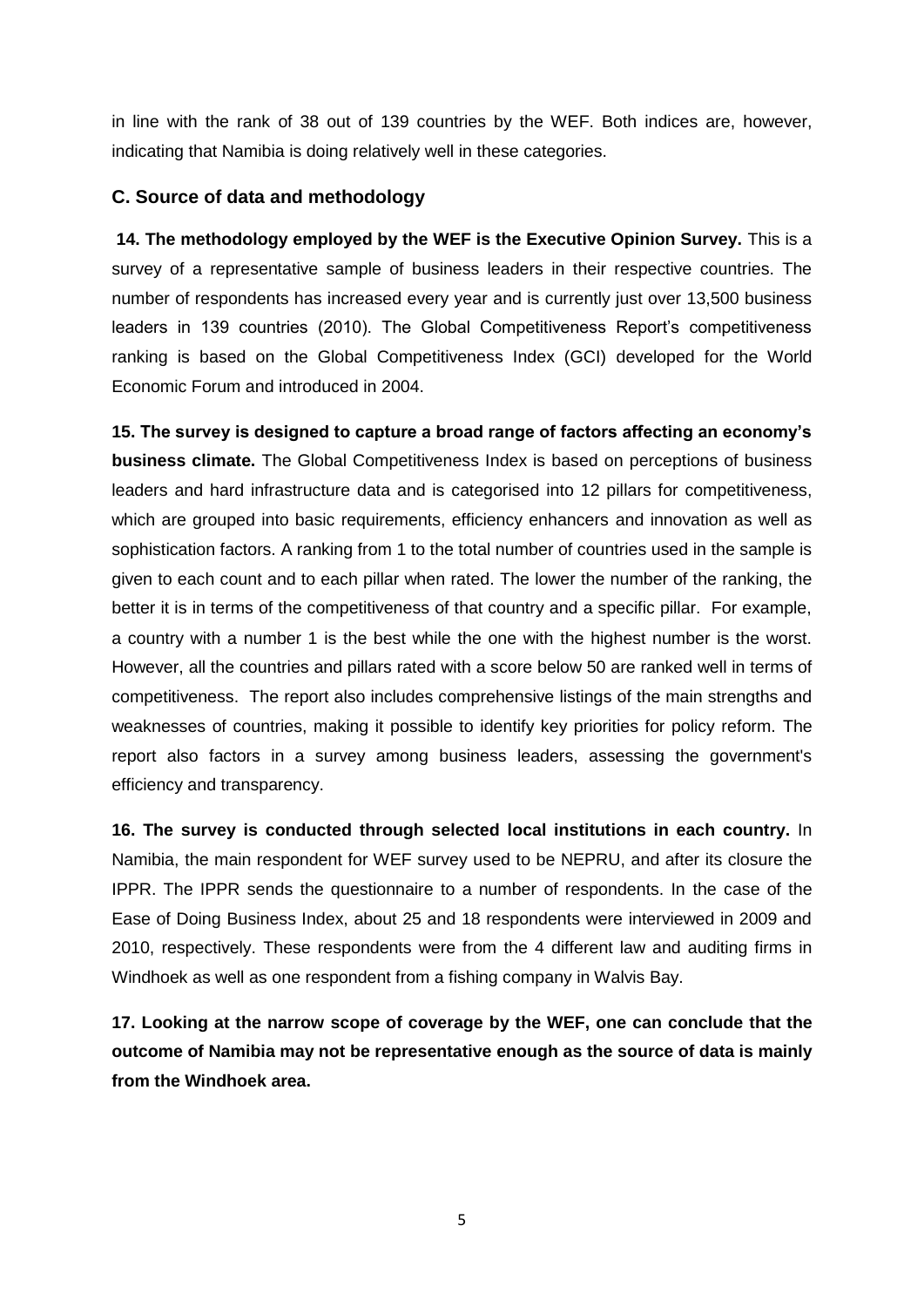### <span id="page-10-0"></span>**Box Article: Stages of competitiveness (WEF 2011/12)**

**There are three broad stages of economic competitiveness, namely** factor/resourcedriven, efficiency/investment-driven and innovation-driven which are further identified by 12 pillars, classified according to these stages. The pillars in the first stage include institutions, infrastructure, macroeconomic stability, health and primary education. The second stage covers higher education and training, goods market efficiency, labour market efficiency, financial market sophistication, and technological readiness, while the market size, business sophistication and innovation also form part of the stage. However, moving from one stage to another is not automatic and it differs from one country to another. This is because drivers of productivity differ from country to country, (Chart 1).

#### **Chart 1: Stages of competitiveness**

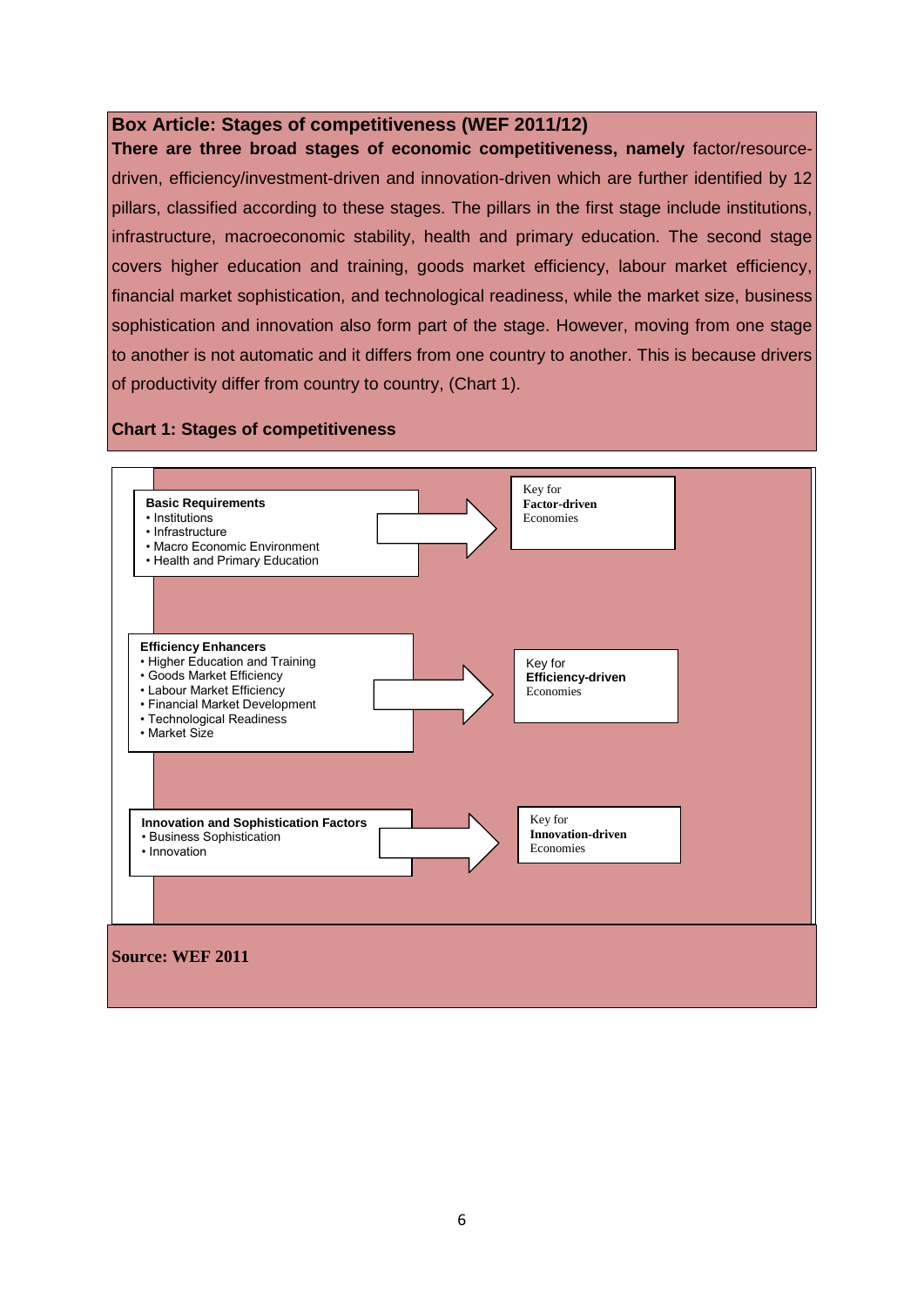*First Stage - Factor or Resource-driven Stage* This is the first stage of development and competitiveness, which is also called the factor-driven stage where countries compete based on their factor endowments, primarily unskilled labour and natural resources. At the most basic level of economic development, competitive advantage is determined by resources, such as low-cost labour and access to natural resources. Many developing countries, as well as the least developed countries are in this stage. The export mix is extremely narrow and typically limited to low value-added products. The dependence on international business intermediaries is high, and margins are low and susceptible to swings in prices and terms of trade. Technology is assimilated through imports imitation and foreign direct investment.

**In order to improve competitiveness at this stage of development, competitiveness hinges mainly on well-functioning public and private institutions (pillar 1), appropriate infrastructure (pillar 2), a stable macroeconomic framework (pillar 3), and good health and primary education (pillar 4).** The institutional environment is determined by the legal and administrative framework within which individuals, firms and governments interact to generate income and wealth in the economy. The quality of institutions has a strong bearing on competitiveness and growth because it influences investment decisions and the organisation of production and plays a key role on how the benefits and costs are shared in the society. For example, there is a need for a law on property rights to serve as an incentive for investors. Some of the key issues which affect good institutional environment include excessive bureaucracy, overregulation, corruption in dealing with public contracts, lack of transparency and trustworthiness, political dependences and lengthy judicial procedures.

**Proper management of public finances is vital in order to keep trust in the business environment and to ensure consumer confidence.** For example, Australia has a sound and practical structure of financial regulations and institutions that provides certainty for business and is open to investment without undue delay. There must also be a strong, transparent corporate governance system along with business-oriented corporate regulations and insolvency regimes.

**The provision of infrastructure is essential for the effective and efficient functioning of the economy.** A well developed infrastructure and the access thereto determines the nature of economic activities that can take place in a country as well as reducing the distances between the integrated markets. The essential modes of transport such as roads, rail, airports, ports, enable entrepreneurs to get their goods and services to the market place in a secure and timely manner. The economy will also perform better due to a sufficient and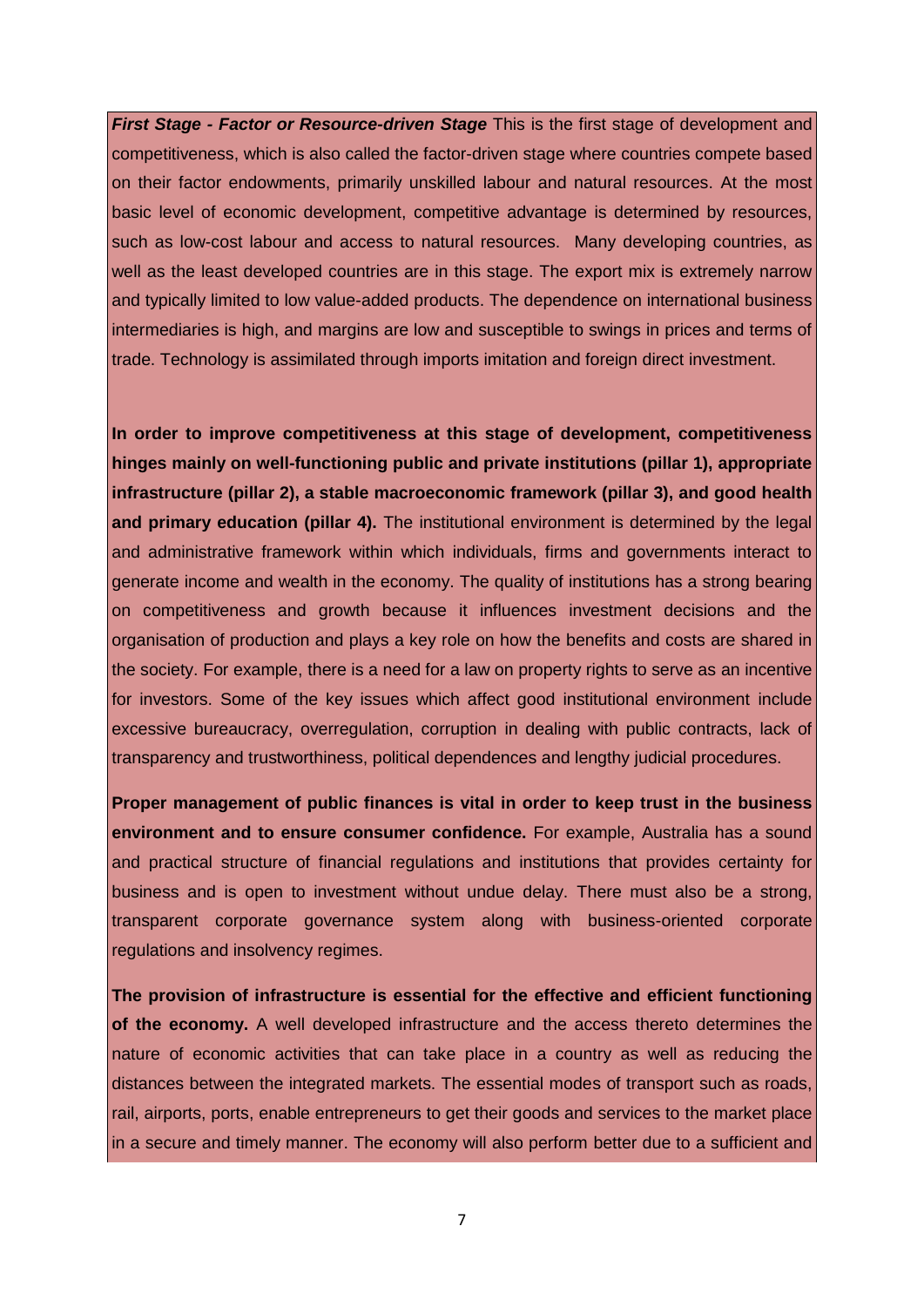uninterrupted supply of electricity while the level of telecommunications will ensure effective communication.

**A stable macroeconomic environment is very important for businesses to thrive.** The economy should be able to maintain stable interest rates. The fiscal deficits should always be kept within the international limits while the inflation rates should also be maintained within single digits.

**According to the GCR, the state of health and education of the workforce is also very important for the workers to be productive and avoid costs to businesses.** At this stage, strategy-makers should design strategies to attract capital investment and to invest the proceeds into the wider determinants of national competitiveness, especially in health service delivery and appropriate education. Efforts to maintain quality education are very important at this stage because the basic education of people enhances the efficiency of individual workers. This will enable the country to have people who can adapt to their changing environment and be able to go beyond simple production processes and products and move up on the value chain. At this stage it is also important to invest in vocational skills and continuously upgrade the skills of the labour force in general through on the job training *(Porter, 1985).*

### *2. Second Stage – Efficiency/Investment-driven Stage*

**One level up from the resources driven stage is the next stage of development called the investment-driven stage, where countries begin to develop competitive advantage by improving their efficiencies and developing increasingly sophisticated products.** As wages rise with advancing development, countries move into the efficiency-driven stage of development, when they begin to develop more efficient production processes and increase product quality. At this point, competitiveness becomes increasingly driven by higher education and training (pillar 5), efficient markets (pillar 6), and the ability to harness the benefits of existing technologies (pillar 9)*.*

**At this level of development, the importance of manufacturing and industrialization through innovation is crucial for competitiveness.** The ability to rapidly translate knowledge and insights into new high-value products and services is imperative to addressing many challenges of improving competitiveness facing countries. Leadership in innovation unleashes the productivity and economic growth that underpins the competitiveness of a country. A business environment that fosters national competitiveness pays dividends across the board especially when it promotes exports. One of the ways to improve competitiveness in the country, at whatever stage of development, should be an export strategy that supports innovation and the use of technology (*Porter, 2010).*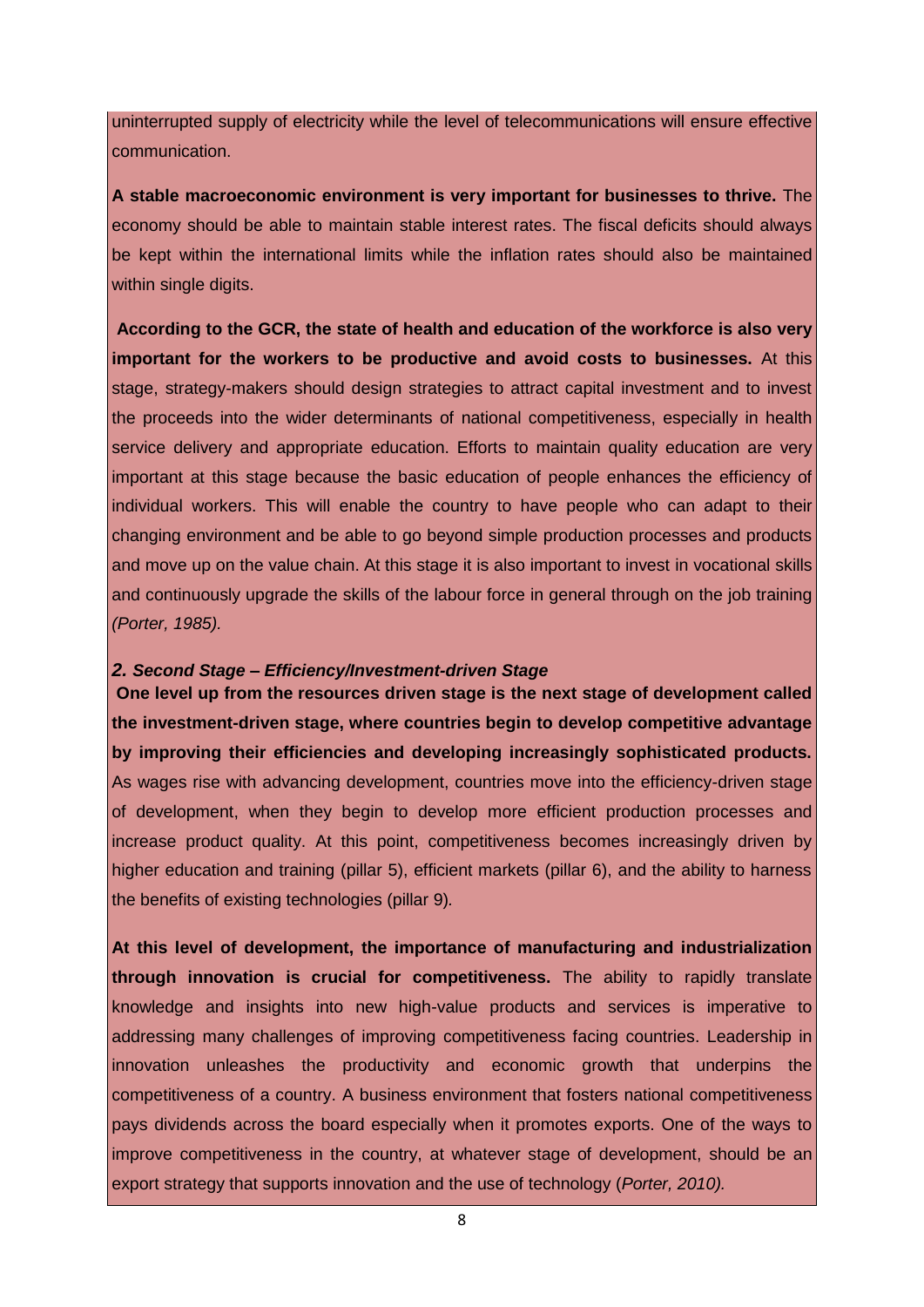**Ensure the development and access to adequate infrastructure.** In order to have low barriers to trade the economy needs to have adequate infrastructure. Telecommunication facilities should be accessible and affordable and bureaucracy in the administration of business transactions should be at a minimum, among others. For example in Australia, during its micro-economic reform in the early 1990s, a competition policy was a key ingredient and played a positive role in the economy's continuing success, including in key areas such as transport, telecommunications, electricity and gas. Also, the capacity of infrastructure was stretched to the limit due to a long and extensive period of economic growth. To solve this problem, in 2008, the Government of Australia committed to create an organisation called 'Infrastructure Australia' to provide a new national approach to planning, funding and implementing the nation's future infrastructure needs.

**Further, a country needs to have goods market efficiency in order to produce and trade the right mix of products and services given the supply and demand condition in the country.** For the economy to have goods market efficiency there must be healthy market competition, in both the domestic and foreign markets and customer orientation. The economy must avoid burdensome and high taxes and discriminatory incentives and have clear, consistent rules especially when it comes to Foreign Direct Investment (FDI). Also one should be able to establish a business in the shortest possible time. According to the World Bank, a new business can be established in Australia within two days compared with an OECD average of 20 days. This has contributed to make Australia an increasingly attractive hub for global and regional business operations.

**Promotion of the national export strategy can further improve the business environment through revisions of regulatory arrangements (customs, taxation and company law).** An export strategy should be formulated to assist the prospective exporting firms to extend their capabilities within the international value chain. As production shifts from commodities towards manufacturing, sector-level strategy should seek to support greater value-addition nationally within the value chain. While the promotion of FDI should, of course, continue to be a strategic priority, strategy-makers should also focus increasingly on encouraging in-country business alliances*.*

#### *3. Third Stage – Innovation-driven Stage*

**This is the third and final level of development.** As countries move into the innovationdriven stage, they are able to sustain higher wages and the associated standard of living if their businesses compete well with new and unique products. At this stage, companies must compete by producing new and different goods using the most sophisticated production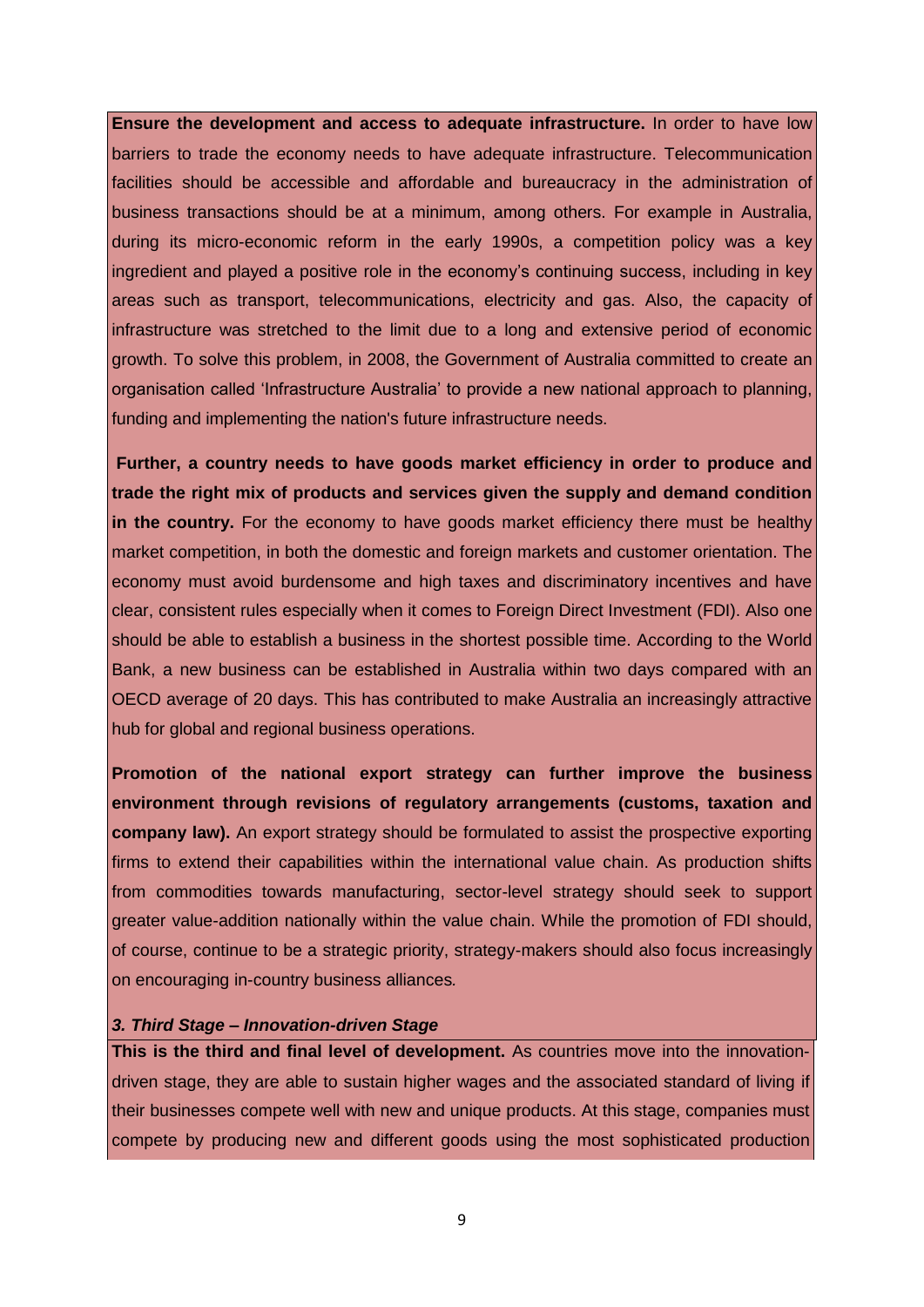processes (pillar 8), and through innovation (pillar 9), become technologically ready to carry out sophisticated business activities.

**At this final stage in the competitiveness process, the country's competitive advantage lies in its ability to innovate and produce products and services at the frontier of global technology.** The strategy should focus on technological diffusion and on establishing an increasingly efficient national environment for innovation. The emphasis should be on supporting institutions and extending incentives that reinforce innovation within the business sector. Companies should be encouraged to compete on the basis of unique strategies. The development of service export capacities should be a priority objective**.**

**Maintain excellent and improved capacity for innovation.** The improvement in the competitiveness ranking of Israel to the sixth position from the 15<sup>th</sup>, for instance, was due to a high level of innovation. The country's main strength rests not only on highly innovative businesses but also on the availability of high-quality research institutions which is reflected in the high number of patents registered.

**The question that remains, however, is how countries stimulate continuous innovation and keep up competitiveness?** A country needs dramatic innovation and new technologies to develop new products to continue with economic growth. Even the advanced countries fear slower growth rate, if innovation is not continuous (*Garelli, 2010*).

**18. This chapter analyses the three stages of competitiveness, however, the transition through the different stages is not necessarily linear or gradual nor does it happen automatically.** Furthermore, no matter at which stage of development a country is, improvement in overall competitiveness will be supported by a sustained improvement in all the pillars of competitiveness.

### <span id="page-14-0"></span>**III. REVIEW OF NAMIBIA'S COMPETITIVENESS**

### <span id="page-14-1"></span>**A. Namibia's competitiveness according to the GCI**

**19. Namibia's competitiveness fell by 9 points to the 83rd position out of 142 countries during 2011/12, and from the 74th position recorded in both 2009/10 and 2010/11, out of 133 and 139 countries, respectively.** Namibia received good ratings of less than 50 in some of the pillars of competitiveness during the past 5 years. This rating was on account of a solid institutional environment with well-protected property rights, an independent judiciary and strong public trust of politicians. The country's transport infrastructure is also good by international standards and its labour market functions fairly well. Financial markets are well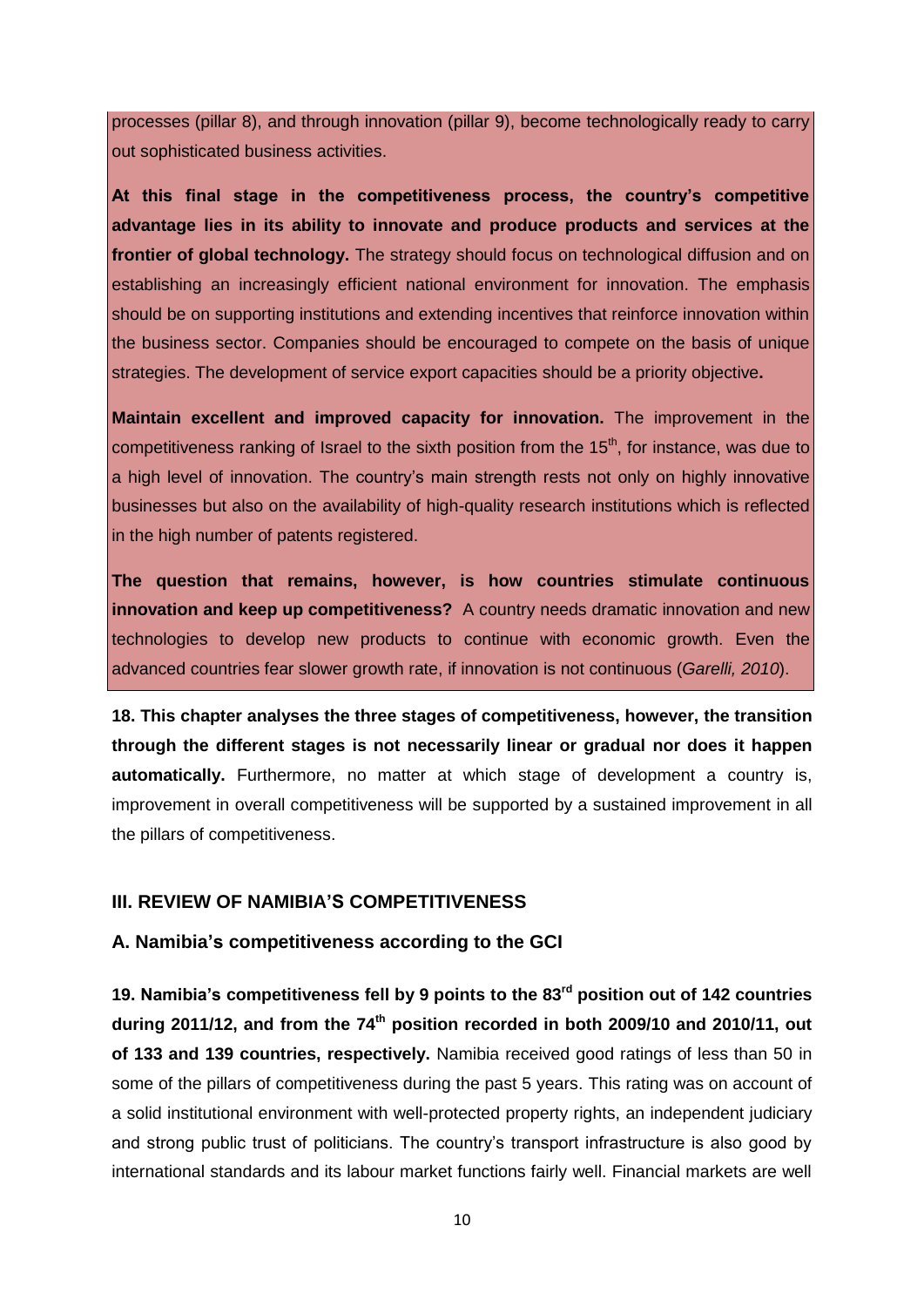developed by international standards along with a solid confidence in financial institutions. The goods market efficiency pillars improved the most and gained 6 points. This was due to improvement in the process of business registrations, (Chart 2).

**20. Despite the good rates in the factors mentioned above, other pillars of competitiveness were not rated positively and received ratings of more than 50 due to the weakening of the macroeconomic environment since last year, caused mainly by a significant government budget deficit in 2010.** The country is also ranked low on the health sub-pillar, with high infant mortality and low life expectancy due to the high rate of communicable diseases. On the educational front, enrolment rates remained low and the quality of the education structure remains poor due to the lack of implementation of a good curriculum. Namibia could also do more to harness new technologies to improve its productivity levels.



**Chart 2: Changes in the pillars of competitiveness from 2010-2011**

Source: World economic Forum 2011/12

## <span id="page-15-0"></span>**B. Assessment of doing business in Namibia according to the Doing Business Report**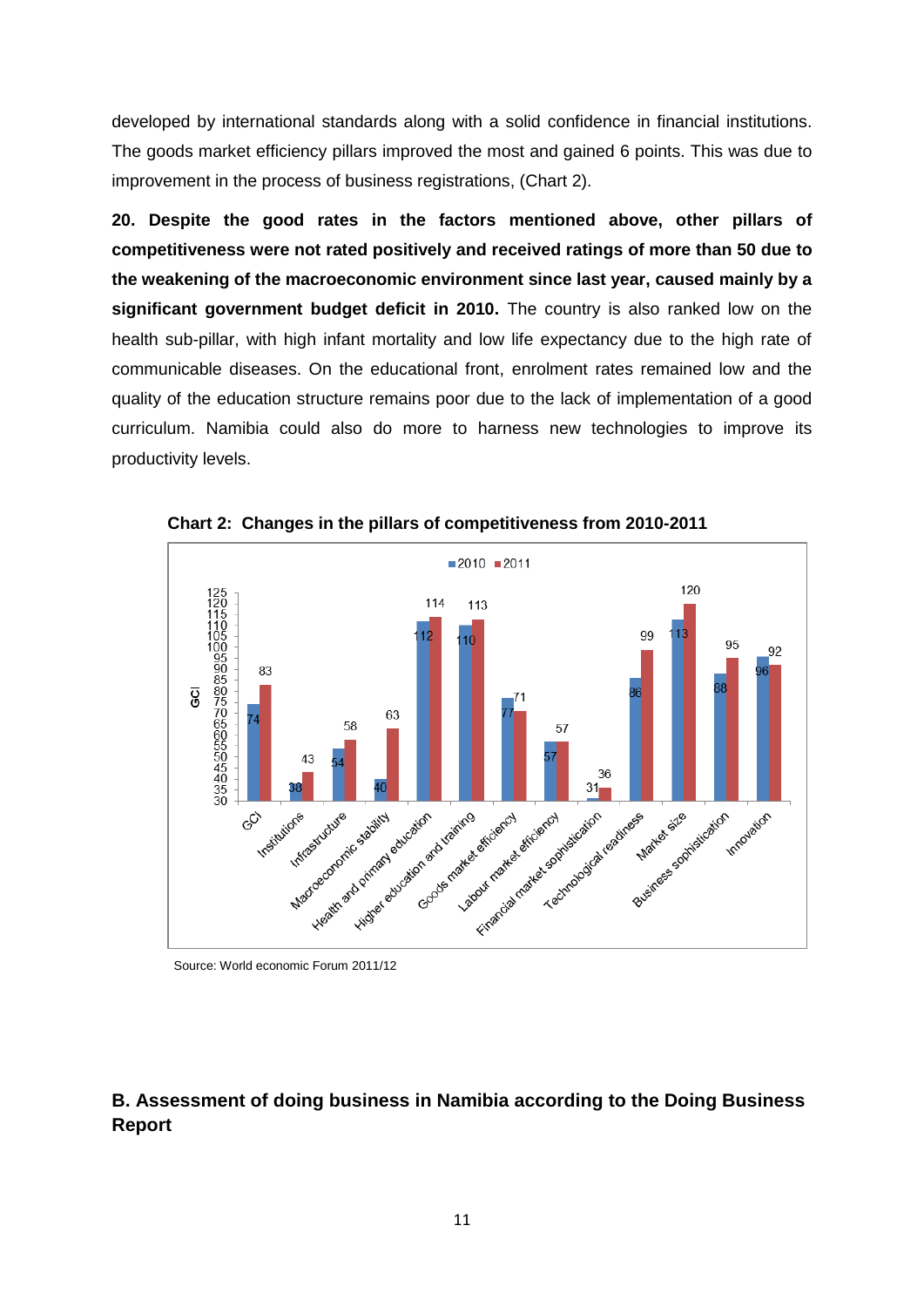**21. In order to assess the regulatory environment for business in the economy, a good starting point is to look at the ease of doing business indicators.** These indicators measure and benchmark regulations applying to small to medium-size domestic businesses, through their life cycles. Countries' economies are ranked from 1 to 183 by the Ease of Doing Business Index. For each economy the index is calculated based on the simple average of its percentile rankings on each of the 10 topics included in the index in *Doing Business 2012*: starting a business, dealing with construction permits, getting electricity, registering a property, getting credit, protecting investors, paying taxes, trading across borders, enforcing contracts and resolving insolvency. However, the ranking on the ease of doing business, and the underlying indicators, do not measure all aspects of the business environment that matter to firms and investors or that affect the competitiveness of the economy. The details of the ranking of the Namibian economy are shown for 2011 and 2012 in table 1. Comparison of the economy's indicators today with those in the previous year may show where substantial bottlenecks persist and where they are diminishing.

| Rankings                         | <b>DB 2012 Rank</b> | DB 2011 Rank | <b>Change in Rank</b> |
|----------------------------------|---------------------|--------------|-----------------------|
| <b>Starting a Business</b>       | 125                 | 126          |                       |
| <b>Dealing with Construction</b> |                     |              |                       |
| <b>Permits</b>                   | 52                  | 52           | No change             |
| <b>Getting Electricity</b>       | 105                 | 106          |                       |
| <b>Registering Property</b>      | 145                 | 127          | $+18$                 |
| <b>Getting Credit</b>            | 24                  | 21           | ∔ 3                   |
| <b>Protecting Investors</b>      | 79                  | 74           | ∔ 5                   |
| <b>Paying Taxes</b>              | 102                 | 100          | ∔-2                   |
| <b>Trading Across Borders</b>    | 142                 | 142          | No change             |
| <b>Enforcing Contracts</b>       | 40                  | 41           |                       |
| <b>Resolving Insolvency</b>      | 56                  | 54           | $+2$                  |

#### **Table1: Ease of doing business 2011/12**

Source: Doing Business 2012

**22.** From the table above, it was noted that the rating on starting a business continues to be unfavourable due to the number of procedures, and the time and cost involved, as illustrated in the appendix (C).

**23. Given the above indicators, it is also good to assess these doing of business indicators in comparison with the indicators of comparative economies in the region.** This may reveal bottlenecks reflected in large numbers of procedures, long delays or high costs between different countries who are competing for investments. They may also reveal unexpected strengths in an area of business regulation—such as a regulatory process that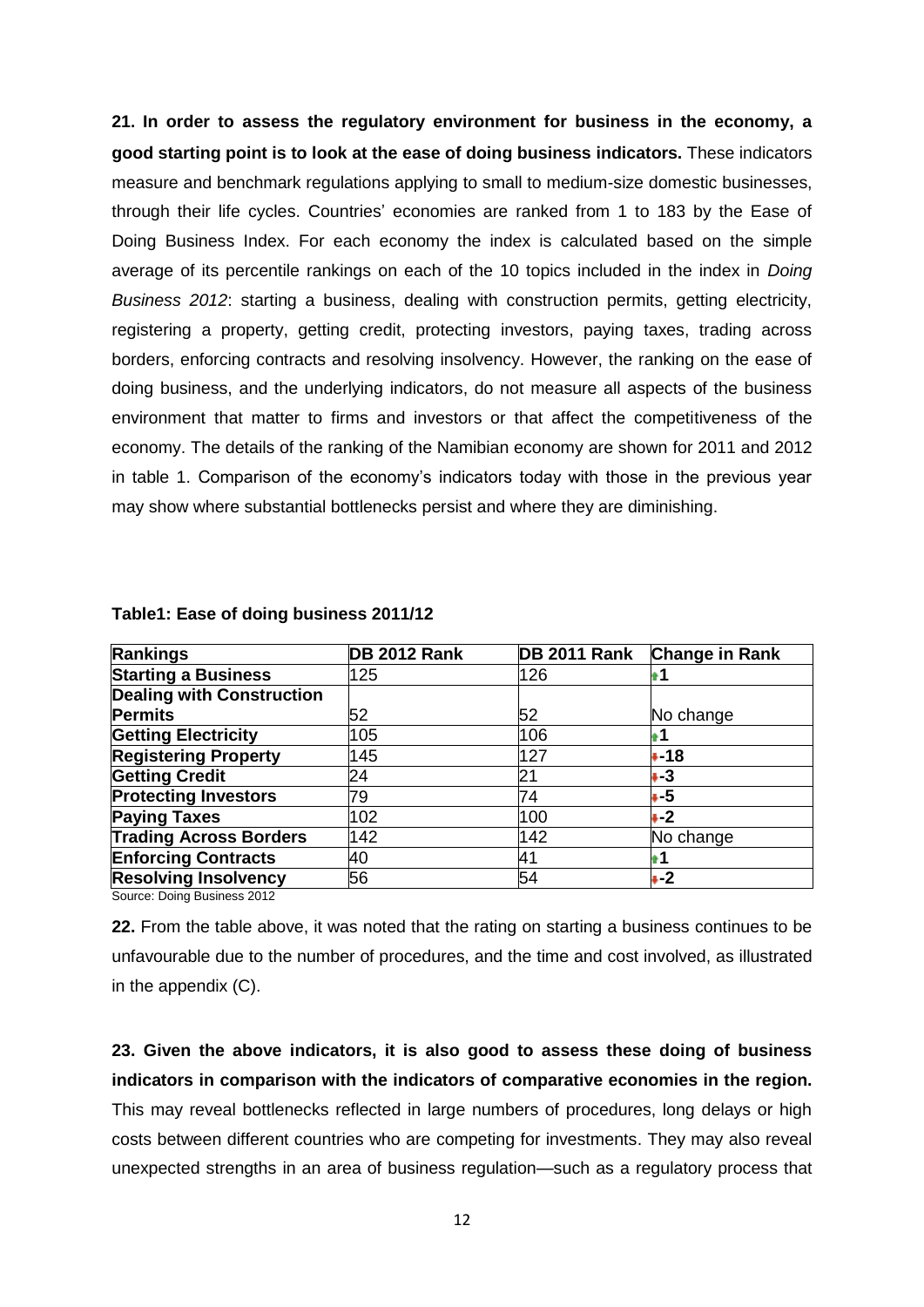can be completed with a small number of procedures in a few days and at a low cost. Chart 3 clearly shows that Namibia fell behind Mauritius, Botswana, Mozambique and South Africa in terms of doing business.



**Chart 3: The Ease of Doing Business in Namibia in comparison with other countries**

Source: Doing Business 2012

## <span id="page-17-0"></span>**IV. NAMIBIA'S COMPETITIVENESS: SURVEY RESULTS**

**24. The objective of the survey was to find out the level of competitiveness in Namibia in comparison with the outcome of the WEF survey on the same issue**. Although, both surveys were conducted mainly in Windhoek, different respondents were covered for the two surveys, respectively. However, the outcomes of the two surveys close to each other. This chapter presents the methodology and outcome of the survey that was conducted to assess competitiveness in Namibia.

### <span id="page-17-1"></span>**A. Methodology**

**25. About 200 questionnaires were sent out to a sample that was selected to represent businesses in Namibia from the Trade Directory of 2011 and selected SMEs in Windhoek.** Out of 200 prospects only 50 responses were obtained which represents about 25 percent. About 95 percent of the responses and consultations held were from Windhoek and therefore the outcome reflects more on the situation in Windhoek and not on other parts of Namibia.

**26. The questionnaire was designed using the questions pertaining to the 12 pillars used by the GCI.** A rating from 1 to 5 was used. All the outcomes of each questionnaire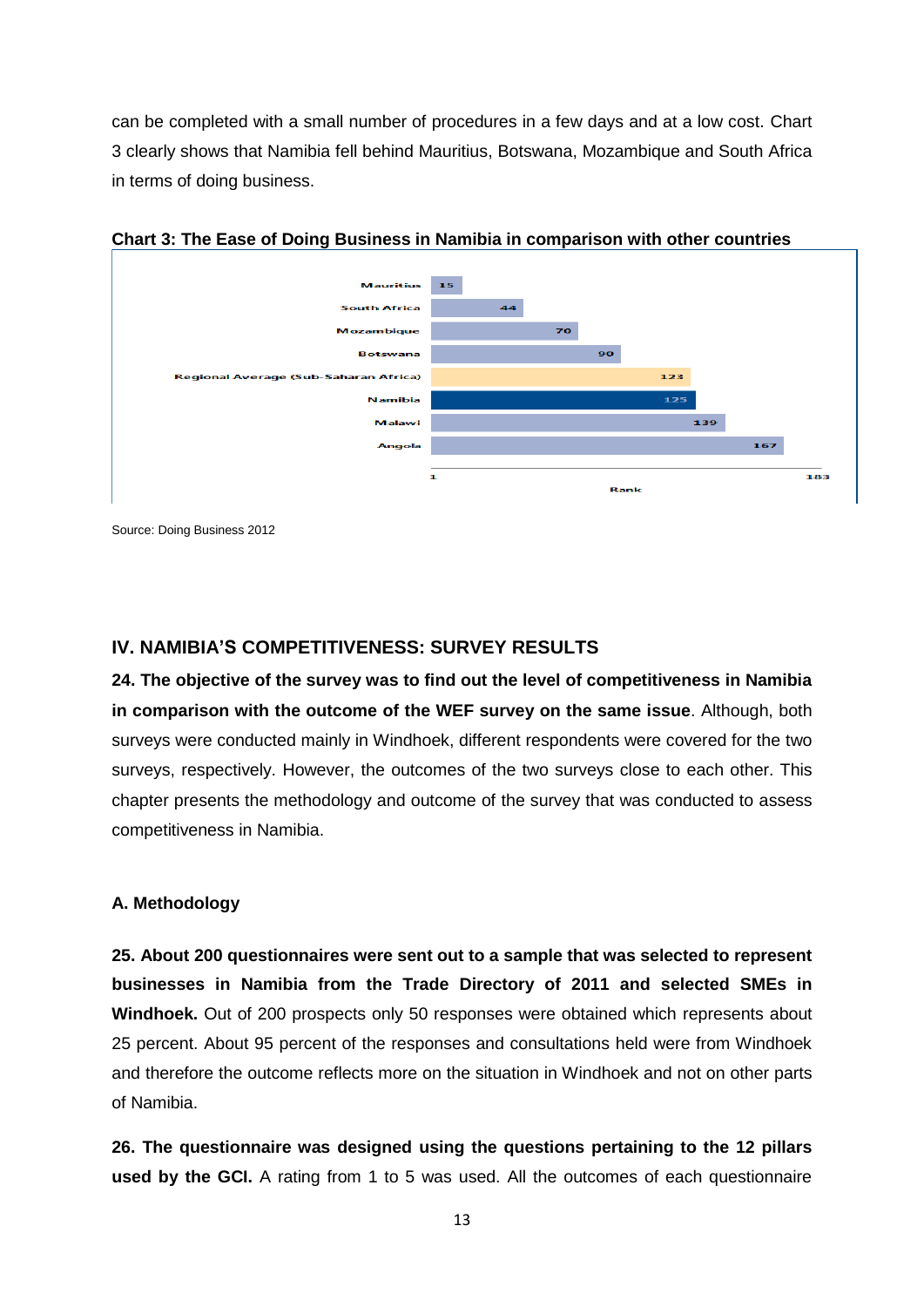from each respondent were entered and a simple average was calculated for each pillar. However, the WEF uses a rating from 1 to 7 and uses the weighted average. A score of 1 indicates that the situation was bad, 3 was average and 5, the best. The outcome of the survey showed that the most problematic factors impeding competitiveness in Namibia, include lack of access to financing, low level of skills coupled with the mismatch of skills, high tax rates, high level of corruption, government bureaucracy and the number of procedures that have to be followed if one wants to set up a business, high rental fees for business premises and poor work ethics. These findings are discussed further in the next section.

### <span id="page-18-0"></span>**B. Key findings from the survey**

**27. The overall rating for competitiveness across all the 12 pillars of competitiveness**  was at 2.9, just below average, (see Chart 4). The level of financial market sophistication received the highest score followed by infrastructure development while those of labour efficiency, level of skills and innovation received the lowest scores. This means, according to the outcome of this survey, Namibia's competitiveness is below average and appropriate steps need to be undertaken in order to address the situation. The outcome is also in line with the results of the GCI where Namibia is number 83 out of 142 countries, despite that the survey was done on different types of respondents. This section will present the responses obtained from the respondents.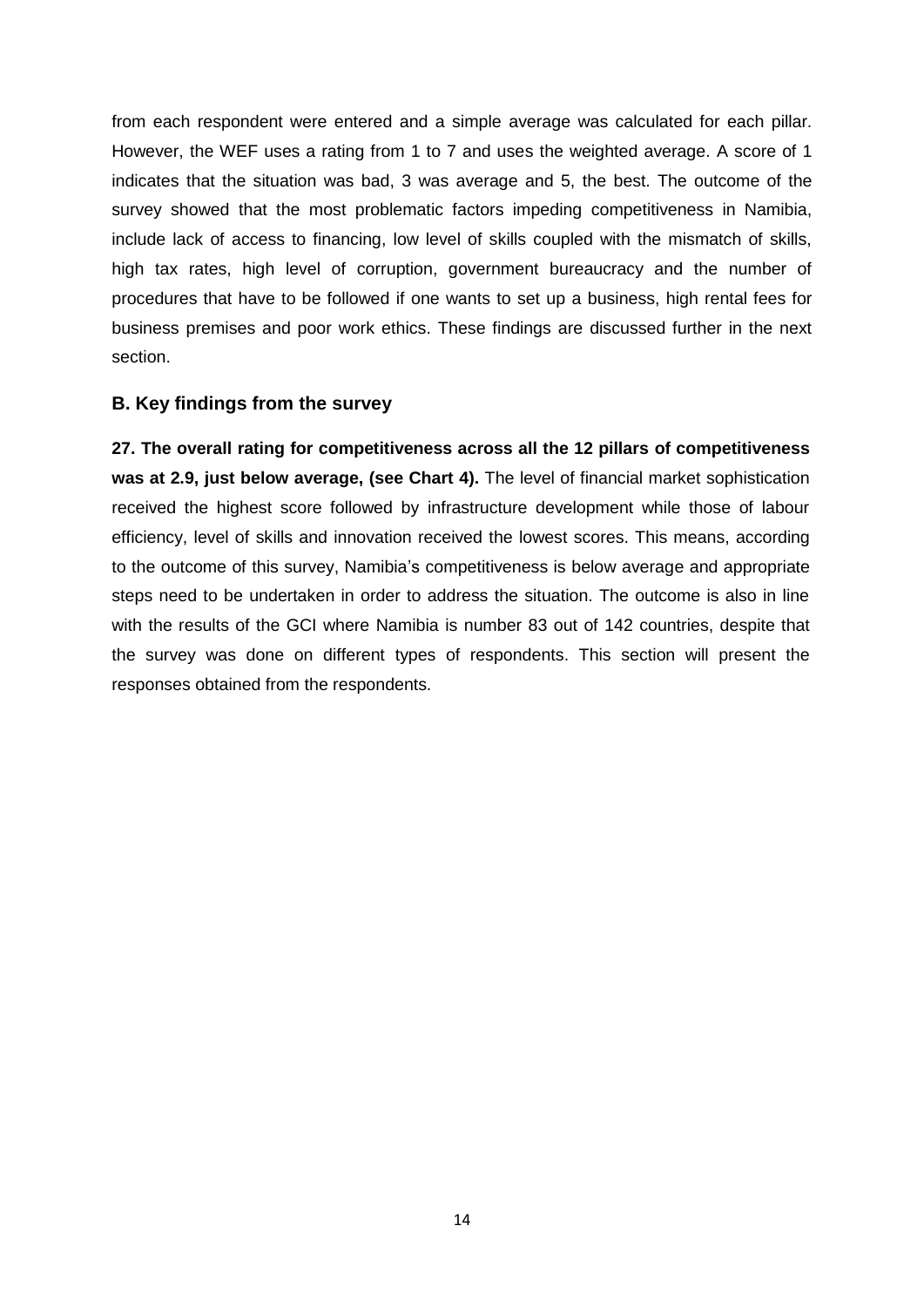**Chart 4: Competitiveness**



**28. Lack of Access to Finance:** This item falls under the pillar called Goods Market Efficiency. All the interviews with respondents of SMEs, with a turnover of not more than N\$250,000 and employment of less than 20 employees, that were conducted alluded to the fact that they have never borrowed from the commercial banks to start or to expand their businesses. This is because they cannot provide collateral. SMEs who approached the banks also complained that the application processes are complicated. The implication is that SMEs are not able to buy equipment to expand their businesses to produce more goods and services and to employ more people. The only source for expansion is accumulated profit and contributions from families and friends. However, despite this complaint, the Development Bank of Namibia and some commercial banks have facilities to make finance available to SMEs.

**29. Government and Public Institutions:** According to views from some respondents, there is a high level of corruption in public owned enterprises. Respondents are of the view that some of the heads of those parastatals are appointed on a political basis and not according to their qualifications, skills and competencies. As such, the performance of those companies does not meet the expectations of the citizens. However, according to the Public Service Commission, the heads of parastatals are appointed on the basis of their qualifications and competencies. In addition, the results showed lack of transparency of the public tender system, plus, the procedures involved in applying and getting a tender are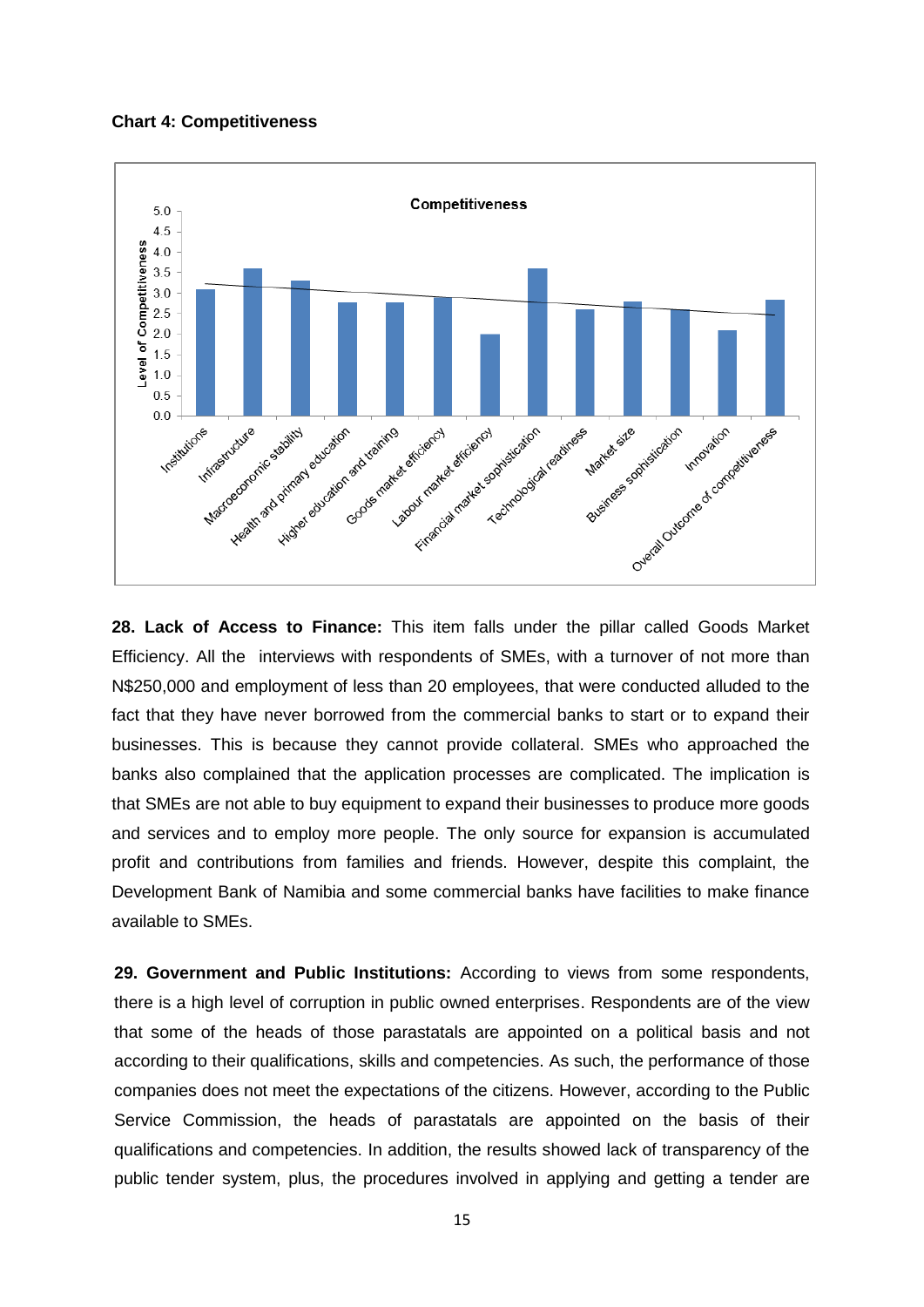cumbersome. It also appears that when it comes to the awarding of tenders, only big companies benefit while SMEs do not. It is understood that the tender process is being reviewed and it might solve these problems. However, one of the reasons why the SMEs do not qualify to get some tenders is due to their inability to supply the required quantities. Funding is, therefore, required to expand production capacity.

**30. Infrastructure Development: Namibia is a growing country and will soon be a transport hub for the Southern African region, which cannot be ignored.** Namibia as a country is strategically located on the West Coast of Southern Africa and ideally placed to serve the SADC region and specifically the landlocked countries. The country's transport network comprises ports, roads, railways and civil aviation. An integrated multimodal transport system is also essential to reduce transport costs and foster trade and other business activities. Namibia has been growing considerably as a transit country during the past four years due to the efficient and effective port of Walvis Bay, coupled with the improvement in the economies of the SADC countries such as Angola, Botswana, Democratic Republic of the Congo, Zimbabwe and Zambia, which has also resulted in an increase of handling of transit goods via Namibia.

**31. Survey respondents were satisfied with water and electricity infrastructure and their supply.** Respondents, however, complained about high tariffs of electricity which increase the cost of their inputs.

**32. Limited Market Infrastructure and Marketing**. Premises leased by municipalities to SMEs for example have limited space for their operations. Further, the market places are not well marked and therefore customers are not aware of what is being produced and marketed in those places.

**33. Innovation and Technology:** From the interviews conducted, it was identified that the level of innovation is very low in Namibia with an average outcome of 2, which is far below the average (see Chart 5). Some of the reasons given for the low level of innovation are that most of the goods are imported for resale. The locally manufactured goods are few and most of them are apparently of poor quality. The recently established National Standard Institute (NSI) should address this concern. Some business people who want to come up with innovative products and services, say they are often faced with lack of financial support to carry out those activities. Some of the raw materials and inputs are also not available on the local market. Lack of innovation is also reflected in the low level of patents registered in the country. All the people interviewed, who are manufacturing their own products, indicated that their ideas and products are not protected from being copied by others. The reasons for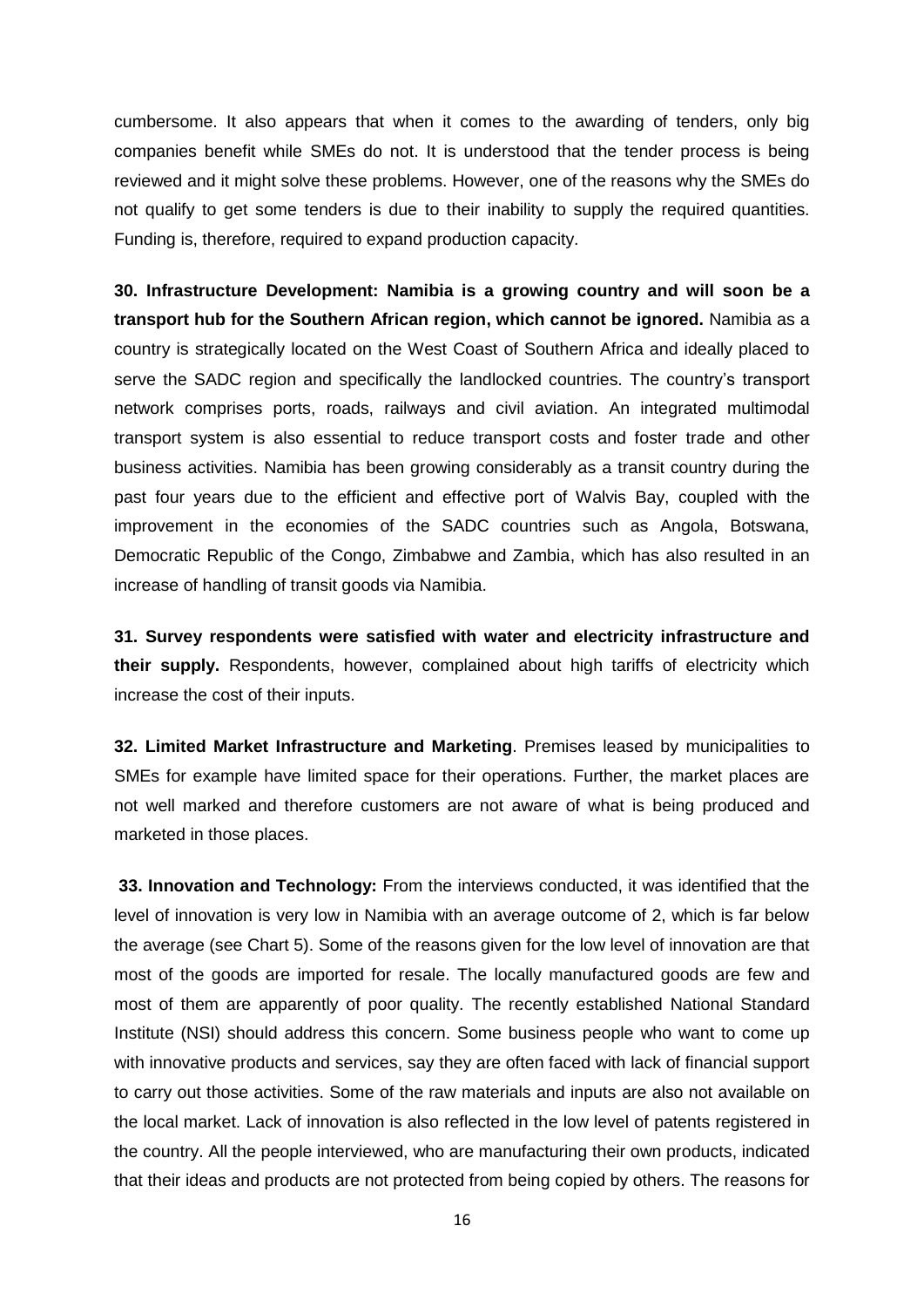this include the low quality of research institutions and a clear shortage of scientists and engineers to come up with new products. However, according to the Ministry of Trade and Industry (MTI), there are patents and trade marks recorded since 1924 which are not less than 70 000. It was, however, indicated that the process of registering the patents and trade marks requires not less than 3 months to complete, due to the legal procedures and public approval involved.



#### **Chart 5: Innovation**

**34. Difficulty in Starting a Business in Namibia:** It was noted that it is becoming more difficult to do business in Namibia. The procedures involved in setting up a business, do not only delay the process of starting a business, but might also discourage the potential investors from investing in the Namibian economy. Serious steps, therefore, need to be taken to improve the weak indicators of doing business in Namibia in order to encourage entrepreneurship and investment and thereby creating employment and contributing to economic growth as indicated earlier in table 1, (Chart 6).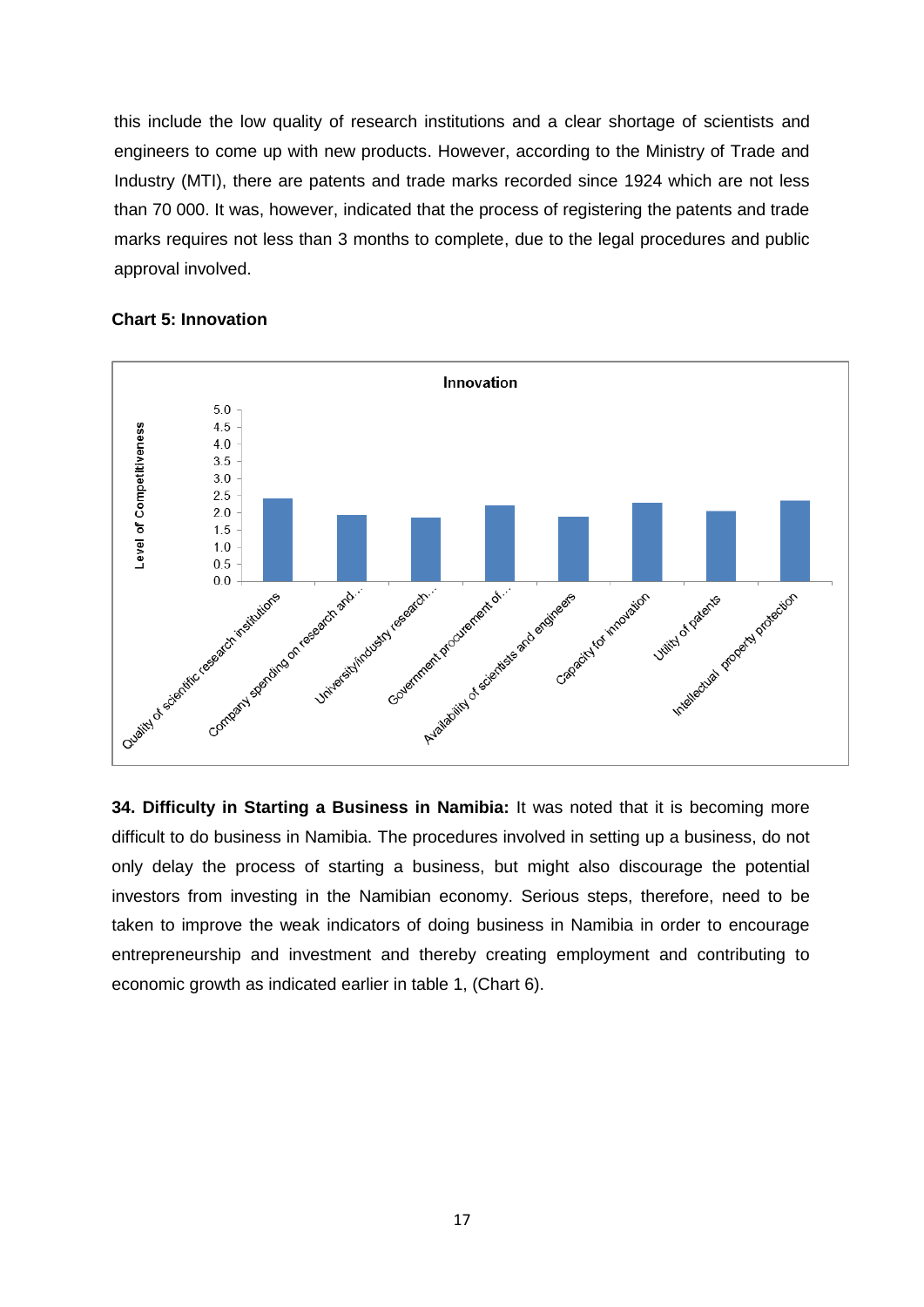

**Chart 6: Goods Market Efficiency – Procedures required to start a business**

**35. Small Domestic Market:** All the business owners that were contacted confirmed that the domestic market is not big enough for the local businesses to supply their goods and services. Namibians also have an attitude of preferring to buy foreign made goods instead of the locally manufactured goods despite the fact that some of the locally produced goods are of higher quality than the imported goods. There is, however, stronger competition from the South African and Chinese retailers. Although it is good to have competition for better prices, the competition between local and Chinese businesses is a threat to the growth of local businesses. This has led to the SMEs in this sector being unprofitable due to unfair competition. According to the business owners who were interviewed, MTI has been promoting products at international trade fairs. Getting selected, however, to go to those fairs is not transparent.

**36. Labour Issues and Regulations:** The general competitiveness of labour issues and regulations received a rate of 2.9, just below average (Chart 7). The Labour Act of 2008 was regarded as very strict and needs to be reviewed. It does not make it easy for people to be replaced while workers who are not performing become an extra cost burden to businesses. There are also too many public holidays that affect the productivity of businesses. There is a huge lack of skilled labour and this has become a big obstacle to the growth of businesses. The skill levels were rated very low by most businesses. Graduates from Grade 12 and even those from the tertiary institutions do not possess the required competence to carry out their functions without being supervised or being given extra training. Businesses have to put in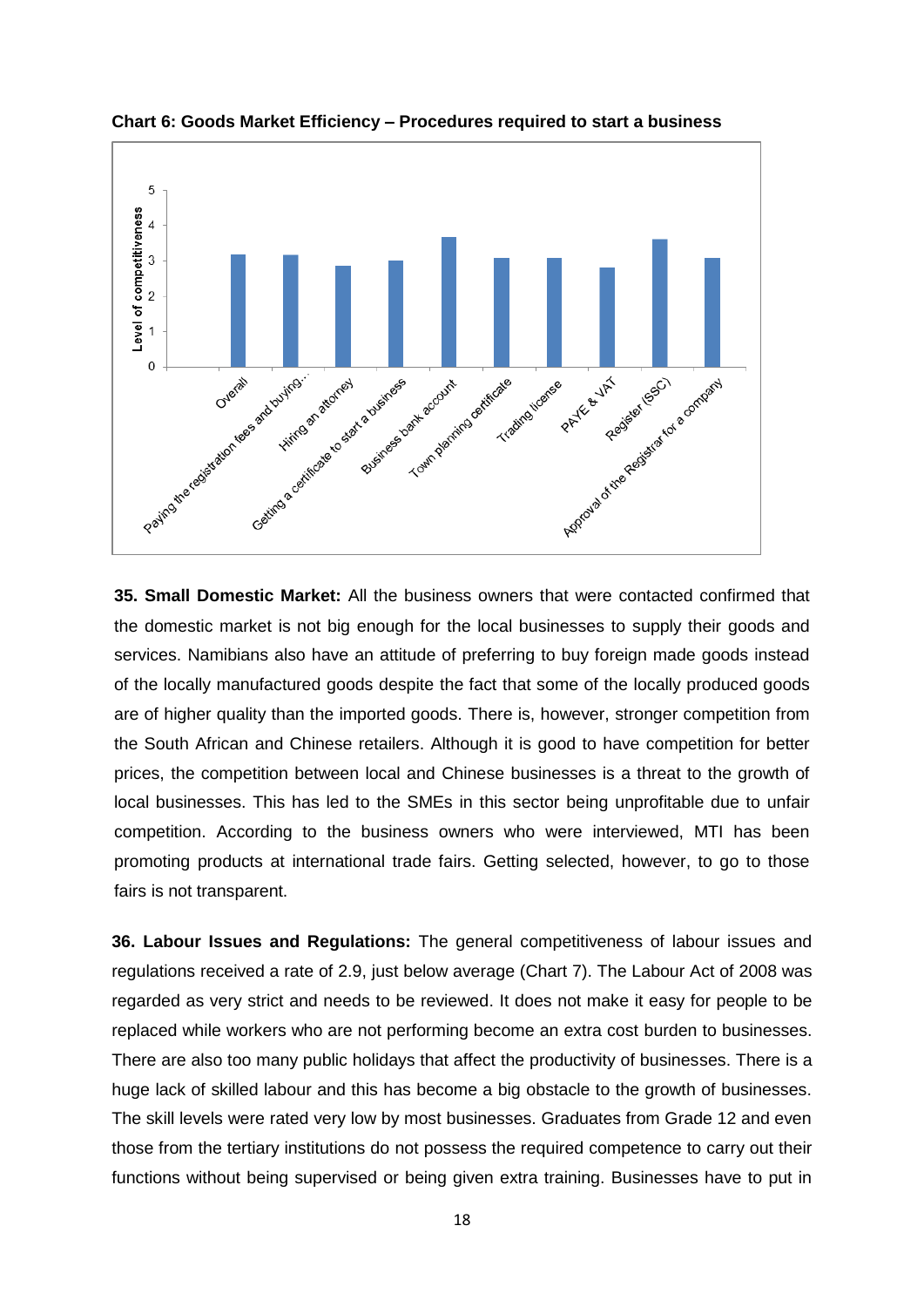further efforts to train the graduates in order to be able to deliver the required output. In addition, the process of obtaining work permits for foreign nationals is very tedious and takes more than 6 months.

**37. Labour productivity is generally low.** A number of businesses agree that the productivity of their businesses is also affected by the HIV pandemic. Productivity is affected because people often take sick leave. Another problematic issue is work ethics, which generally affect productivity and cause some delays in the delivery of expected orders.





**38. It can be concluded that the outcome of the survey showed that there are bottlenecks in the economy that hinder competitiveness.** These include among others, lack of access to finance for business start ups and expansions, lack of skilled workers, mismatch of skills, lack of innovation and technology advancement, lack of industrialisation policy, inefficient labour and market regulations with more emphasis on the difficulty of doing business. To this effect, the competitiveness of Namibia leaves a lot to be desired as has been confirmed by the outcome of this survey. However, similar to the WEF survey, the survey done by the Bank of Namibia was also not representative enough because about 95 percent of the respondents were from Windhoek. The picture of competitiveness might look different, if representatives from all major towns in Namibia were included.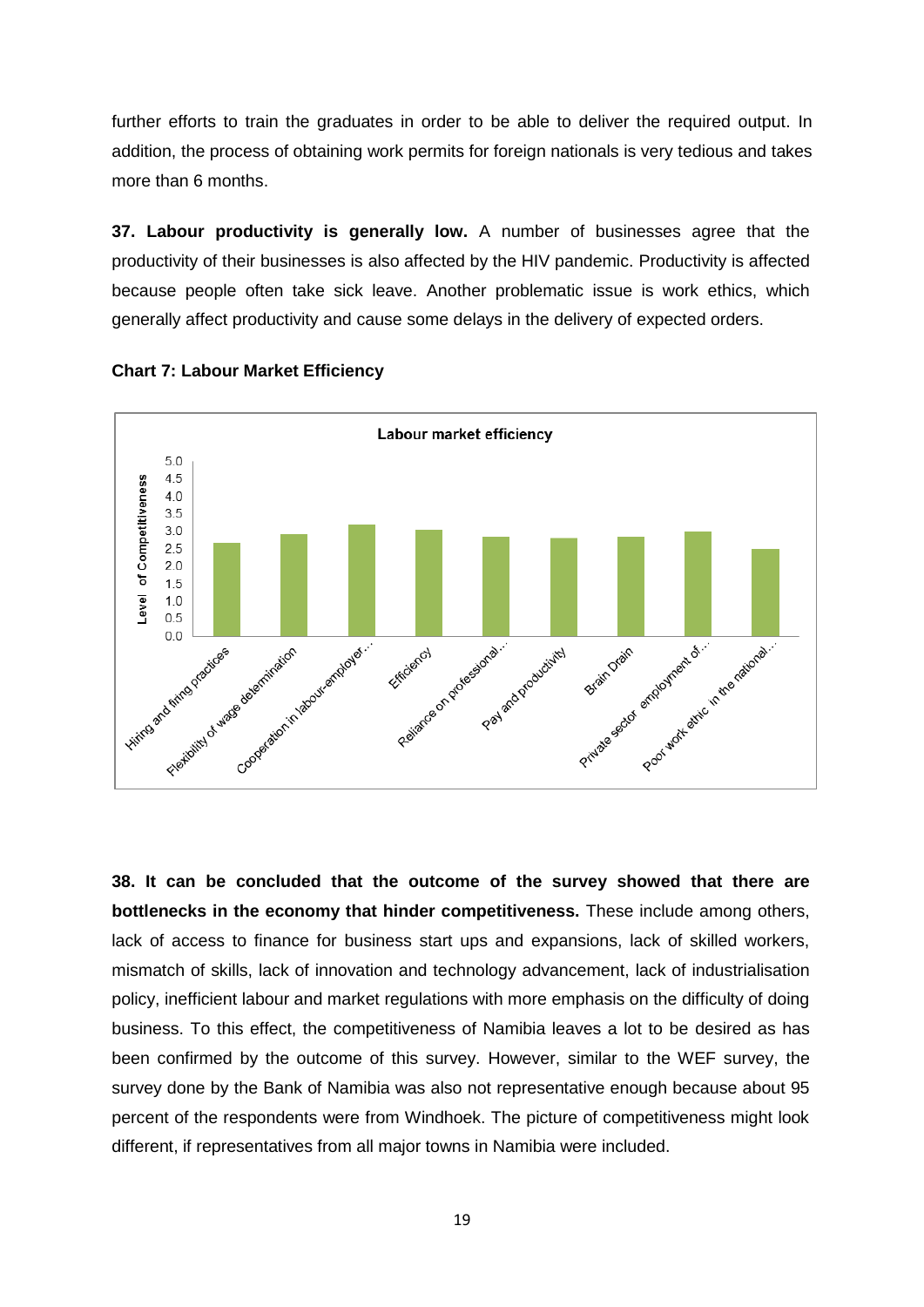## <span id="page-24-0"></span>**V. HOW DID OTHER COUNTRIES PERFORM ON THEIR COMPETITIVENESS AND WHY?**

### <span id="page-24-1"></span>**A. Overview of Highly Competitive Countries in the World**

**39. Some highly competitive countries were selected to see how they performed in terms of their competitiveness.** Their selection was based on their high competitiveness and fast improvement thereof. They also improved on areas of competitiveness which are similar to the challenges that Namibia faces and where improvement is highly needed. Therefore, it is assumed that Namibia would learn a lot from these countries on how to improve competitiveness.

**40. Of the countries which have reached high competitiveness, Switzerland topped the overall rankings in the GCR of 2010-2011 out of 139 economies around the world** followed by Sweden in second place and Singapore in third place. Switzerland remains the world's most competitive economy, thanks to its high capacity for innovation and sophisticated business culture.

**41. China is also one of the most competitive countries among the emerging economies.** China continues to show great strength, not in terms of the size of the economy but in terms of the quality of the economy. China climbed up the rankings due to its large market size, strong macro-economic management and improved financial markets. China is moving up the value chain of global competitiveness and, in addition, the country has made great progress in business sophistication and innovation, (*Greenhill, 2010*).

**42. On the other hand, according to WEF, 2010, America slipped in the ranking due to a build-up in the US macroeconomic imbalances, a weakening of the country's public and private institutions and concerns about the state of its financial markets, despite having been more competitive in the past.** A lack of macroeconomic stability continued to be America's greatest area of weakness, with repeated fiscal deficits leading to burgeoning public indebtedness. Further, the US business leaders show less trust in politicians and the government's ability to maintain an arm's-length relationship with the private sector (*Blanke, 2010*).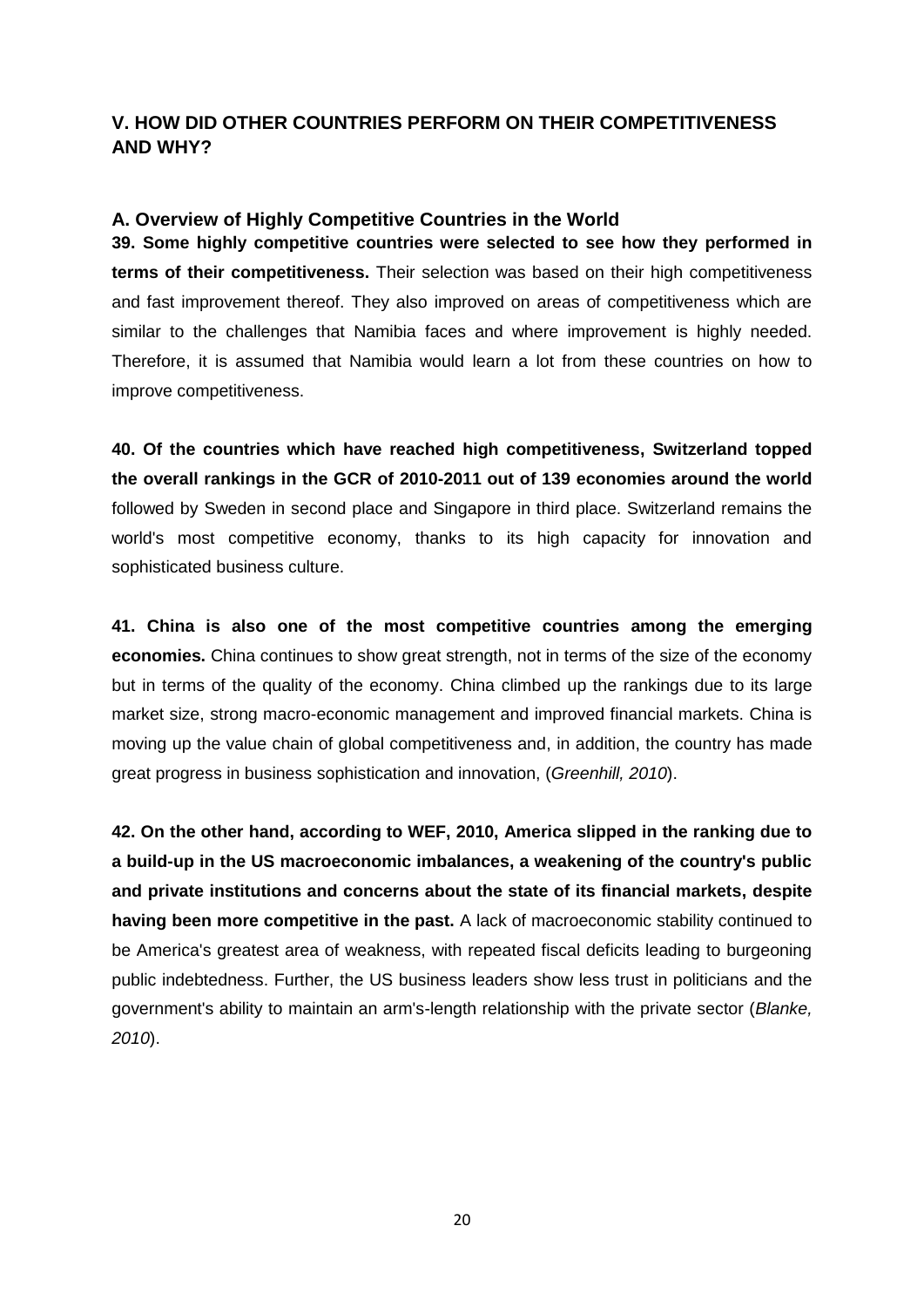## <span id="page-25-0"></span>**B. Specific Case Studies**

**43. Specific case studies were also done for Mauritius, South Korea and Sweden**. The purpose of looking at these countries is to identify best practices and to learn from them. The table below shows key economic indicators of these countries.

|           | <b>Real GDP</b> | <b>Real GDP</b> |            | Population | <b>Real Per</b> | <b>Inflation</b> | <b>GCI</b> |
|-----------|-----------------|-----------------|------------|------------|-----------------|------------------|------------|
|           | (US\$ billion)  | growth          | Population | growth     | capita growth   |                  |            |
|           |                 |                 |            |            |                 | 1.06             | 2          |
| Sweden    | 381.51          | 5.32            | 9,074,055  | 0.16       | 5.15            |                  |            |
| South     |                 |                 |            |            |                 | 2.83             | 22         |
| Korea     | 1014.29         | 6.13            | 48,636,068 | 0.26       | 5.85            |                  |            |
|           |                 |                 |            |            |                 | 2.4              | 54         |
| Mauritius | 7.20            | 3.57            | 1,294,104  | 0.77       | 2.79            |                  |            |

**Table 2: Key Economic Indicators, 2010**

**Source: ERS/USDA – Macroeconomic Data Set**

## <span id="page-25-1"></span>**C. The Case of Mauritius.**

**44.** Mauritius is among the top three African performers and performed competitively in 7 out of the 12 pillars used in the calculation of the GCI, namely: infrastructure, health and primary education, higher education and training, goods market efficiency, financial market sophistication, technological readiness and business sophistication. The country also ranked among the top ten on the African continent in the institutions, labour market efficiency and innovation pillars but had rather poor ratings in respect of the macro economy and market size pillars. Since independence in 1968, Mauritius has developed from a low-income, agriculturally based economy to a middle-income diversified economy with growing industrial, financial, and tourist sectors. Other competitive features include, among others, the following:

- **Economic Resiliency**: Mauritius is one of the very few countries worldwide to boast positive GDP growth throughout the global economic downturn. This continues a growth trend of GDP by about 3 percent per year, thanks to the progressive business and investment policies.
- **Mauritius also offers sophisticated Freeport logistics like in Singapore.** The port offers a conducive storage capacity and the warehouse is adjacent to container terminals. Packaging and co-packaging facilities are also available. They have competitive port handling charges and offer unique free port facilities to traders in the region.
- **Technological Development.** Mauritius is up to date with new technology and there is massive investment in ICT.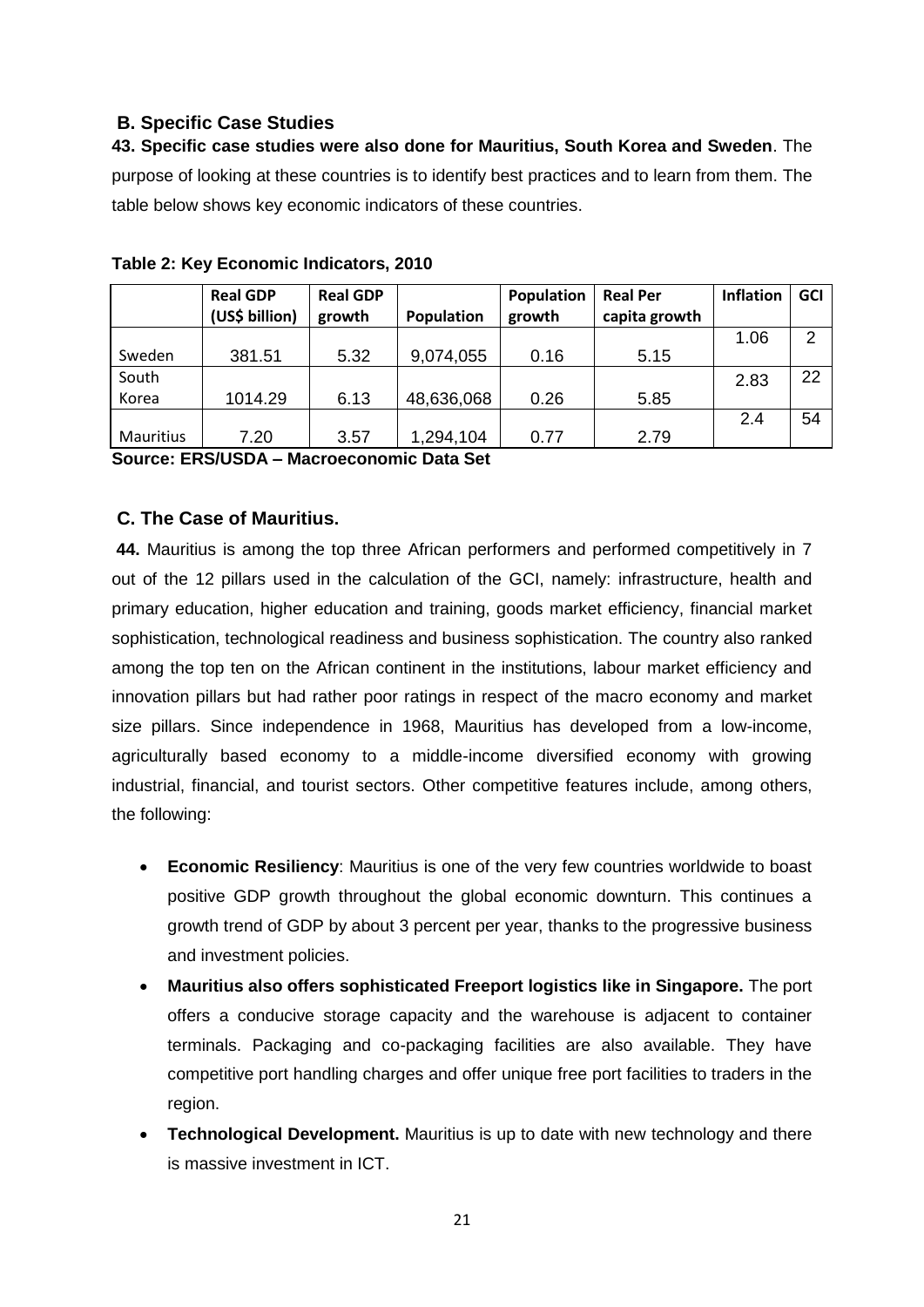- **Despite a poor global economy, Mauritius continues to attract both capital investors and businesses to its shores, reaping the benefits of radical policy changes.** Moves to introduce a range of investor and business benefits, including low corporation taxes of 15 percent, an attractive 15 percent personal income tax rate and a bonus of no capital gains tax, have fuelled Mauritius' success as an emerging market over the past few years. Mauritius is also fast becoming a major centre for offshore banking. Furthermore, it has a strong financial services sector which facilitates the growth of off-shore companies with more than 400 financial institutions, boosting investor confidence. Also, there are no foreign exchange restrictions. Shopping malls and restaurants to state-of-the-art medical centers and private schools are being developed across the island.
- **Easiest place to do business in Africa:** The World Bank Doing Business 2009 rankings placed Mauritius to No. 1 spot in Africa and second only to Singapore among small island developing states. Mauritius was rated Africa's top regional reformer in a report that recognizes governments which have carried out the most business reforms over the last five years. The World Bank report moves Mauritius up to 24th out of 181 countries measured on investment climate and the ease of doing business.
- **Foreign ownership opportunities**: Non-residents of Mauritius can buy and own full title to property in Mauritius in approved developments under the Integrated Resorts Scheme (IRS). Still in its infancy, the programme has already seen exceptional growth, with investors enjoying appreciations of 40-50 percent on IRS properties. The IRS programme offers several benefits, including no capital gains or inheritance taxes and a low 15 percent income tax rate. Investors also receive a bonus of automatic residence for themselves and their immediate dependents.

### <span id="page-26-0"></span>**D. The Case of South Korea**

**45. South Korea made big strides in cutting red tape, (***Doing Business 2010***).** South Korean companies such as Hyundai, Samsung, Daewoo, and Gold Star (now LG) became competitive in areas where western and Japanese companies were previously dominant. Initially, they exploited their cost advantages stemming from low wages and low land values and increased marketing.

 **The process began in commodity industries like steel.** Korean companies started exporting commodity products, gradually breaking into products with higher and higher value addition, so they went from steel to machine parts to complex assemblies to complete machines, including automobiles and cargo vessels. For example, Gold Star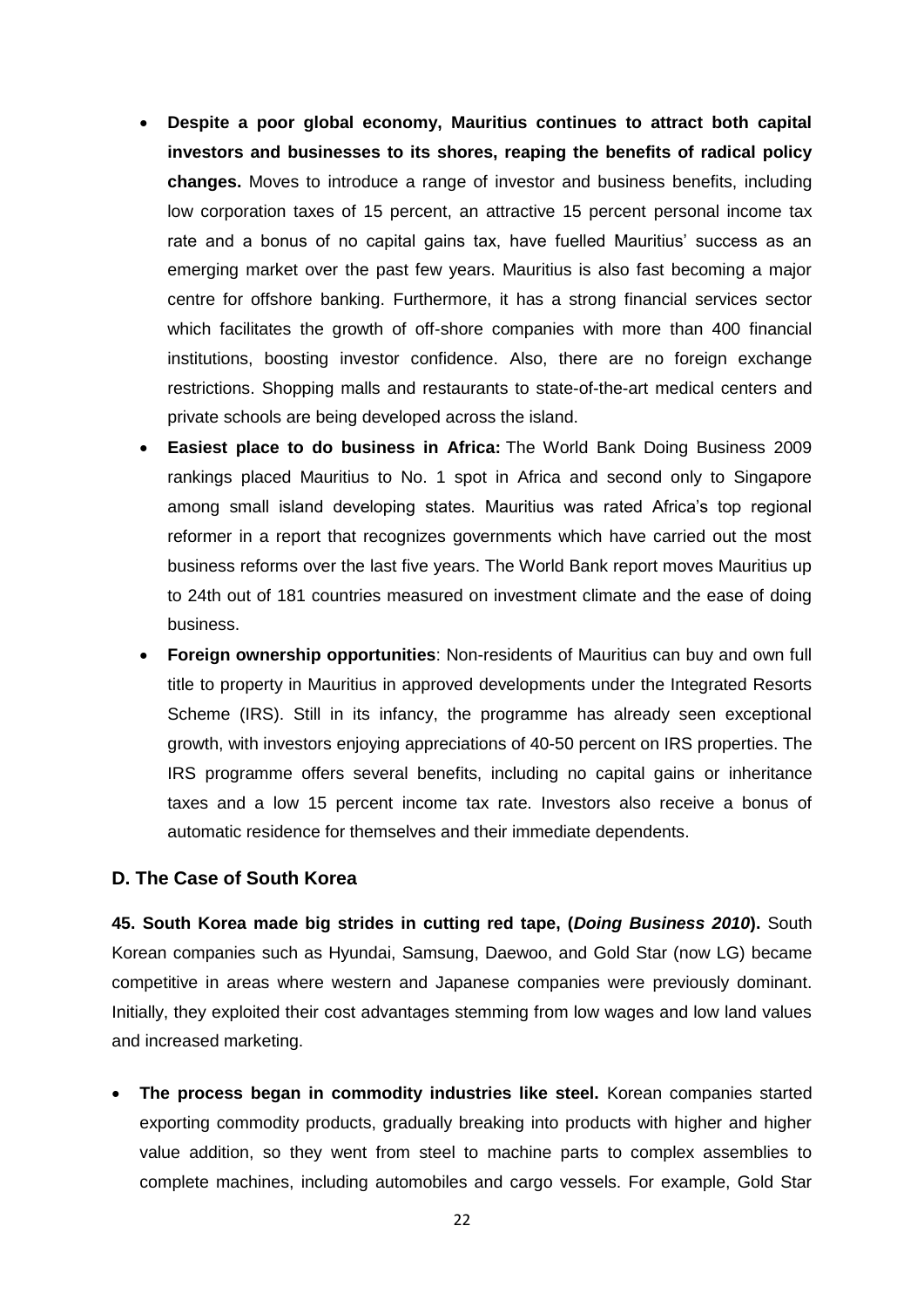built appliances for Sears that were sold in the U.S. under Sears brand, Kia (now part of Hyundai) assembled Fiestas which Ford sold in the U.S., and Hyundai manufactured complete power plants for Chrysler.

 **The South Korean government also placed a critical restriction on foreign companies, and at the same time, the government reduced the huge tax rate for domestic companies for them to be able to invest more funds on technology development.** Korean companies have a lot of competitive products in the world. South Korean people are generally very proud of their country. The Government also encourages people to buy domestic products. The Korean Government has supported the major Korean enterprises such as SAMSUNG, HYUNDAI, KIA, DAEWOO, and POSCO, SK, LG etc. to increase industrialization and supply their export markets.

### <span id="page-27-0"></span>**E. The Case of Sweden**

**46. Sweden benefits from the world's most transparent and efficient public institutions, with very low levels of corruption and undue influence and a government that is considered to be one of the most efficient in the world.** Private institutions also receive excellent marks, with firms that demonstrate the utmost ethical behaviour (ranked 1<sup>st</sup>), strong auditing and reporting standards, and well-functioning corporate boards. Goods and financial markets are also very efficient. Combined with a strong focus on education over the years (ranked  $2<sup>nd</sup>$  for higher education and training) and the world's strongest technological adoption (ranked  $1<sup>st</sup>$  in the technological readiness pillar), Sweden has developed a very sophisticated business culture and is one of the world's leading innovators at the fifth position, (WEF, 2010).

- **Sweden improved the most in the ease of doing business, rising from 18 to 14 in the rankings.** The country has strengthened investor protections and the laws are made easier to start a business. It reduced the minimum capital requirement for business start-up, streamlined property registration and strengthened investor protections by increasing requirements for corporate disclosure and regulating the approval of transactions. When starting a business in Sweden, the minimum capital requirement for limited liability companies was cut by half, making it easier to start a business.
- **When it comes to the registration of properties, Sweden made registering property easier by eliminating the requirement to obtain a pre-emption waiver from the municipality.** Investors are well protected. Sweden strengthened investor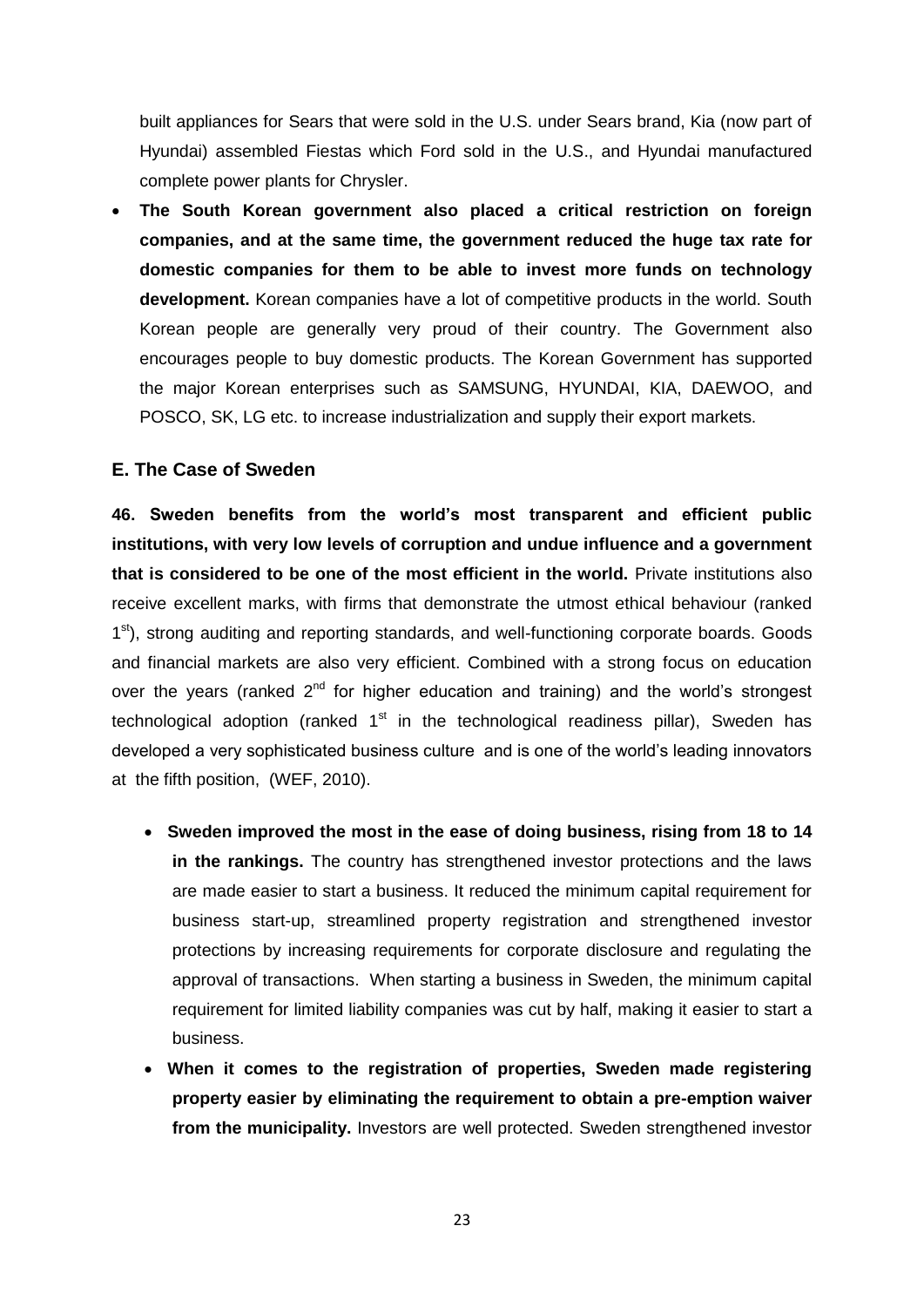protection by requiring greater corporate disclosure and regulating the approval of transactions.

 **These characteristics make Sweden one of the most productive and competitive economies in the world.**

**47. This chapter highlights what countries like Sweden, South Korea and Mauritius did in order to become competitive.** Some of the lessons learned include the streamlining of the processes required to start a business, access to finance for businesses made easier, reviewed tax and labour legislation and encouraging the consumption of the products made in the country. Generally, any improvement in the overall competitiveness will benefit businesses in Namibia in terms of economic growth and employment creation as well as through increases in the growth of per capita income.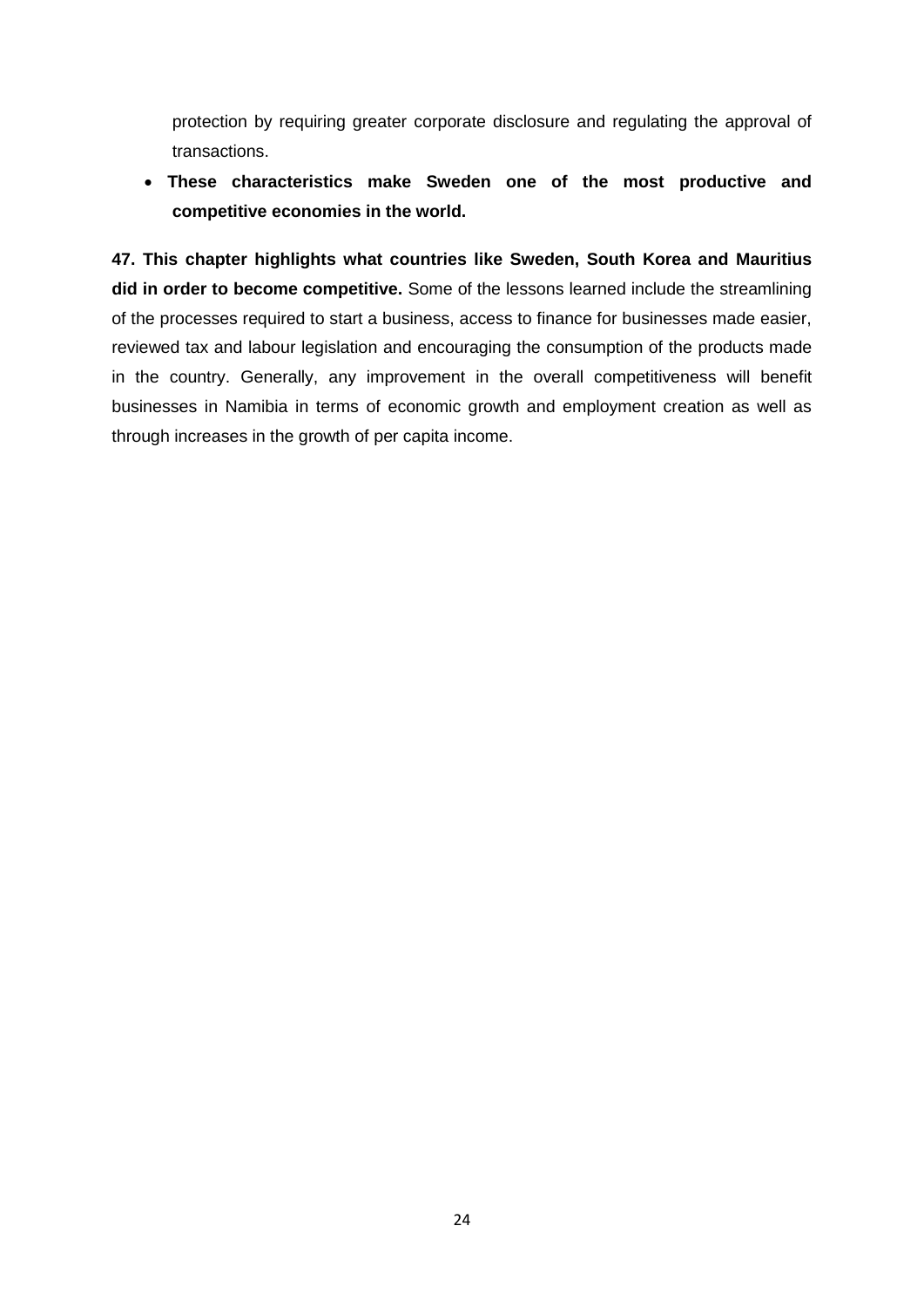#### **VI. CONCLUSION**

**48. This paper concluded that there are deficiencies in the economy that hinder the improvement in competitiveness as prescribed by the GCI.** Some of the causes of low competiveness are lack of access to finance for business start ups, lack of skilled workers, mismatch of skills, lack of innovation and technology advancement, lack of industrialisation policy, inefficient labour and market regulations with more emphasis on the difficulty of doing business. It was observed that it is becoming more difficult to do business in Namibia. The procedures involved in starting a business, do not only delay the process of starting a business, they might also discourage the potential investors from investing in the Namibian economy. The findings of the survey are in line with the Bank GCR.

**49. Therefore, serious steps need to be undertaken to improve upon the weak indicators of doing business in Namibia in order to encourage entrepreneurship and investment and thereby creating employment and contributing to economic growth.**  The study proposed specific strategies in terms of the needed interventions to address the identified shortcomings including, among others, developing human resources and infrastructure, industrialisation, making finance for starting and expanding businesses available, promoting technological and innovation research coupled with a demanding local and international market to stimulate sustainable and long-term economic growth. The reforms of doing business done in China, Korea, Sweden, Mauritius, Singapore, etc. could be good examples to follow. These proposed strategies, if implemented, are expected to contribute to making Namibia a highly competitive nation in Africa and the world at large.

### <span id="page-29-0"></span>**VII. RECOMMENDATIONS**

**50. Through this study, it became evident that national prosperity is created and not inherited and this can be done by improving and sustaining competitiveness in all the pillars of competitiveness.** The lesson for the strategy-makers is that in a world of increasingly liberalized trade, strategies must concentrate on generating and maintaining a competitive advantage. To this effect, policies, institutions and programmes must be focused on increasing the competitiveness. Henceforth, the following recommendations are made in order to improve the competitiveness of Namibia.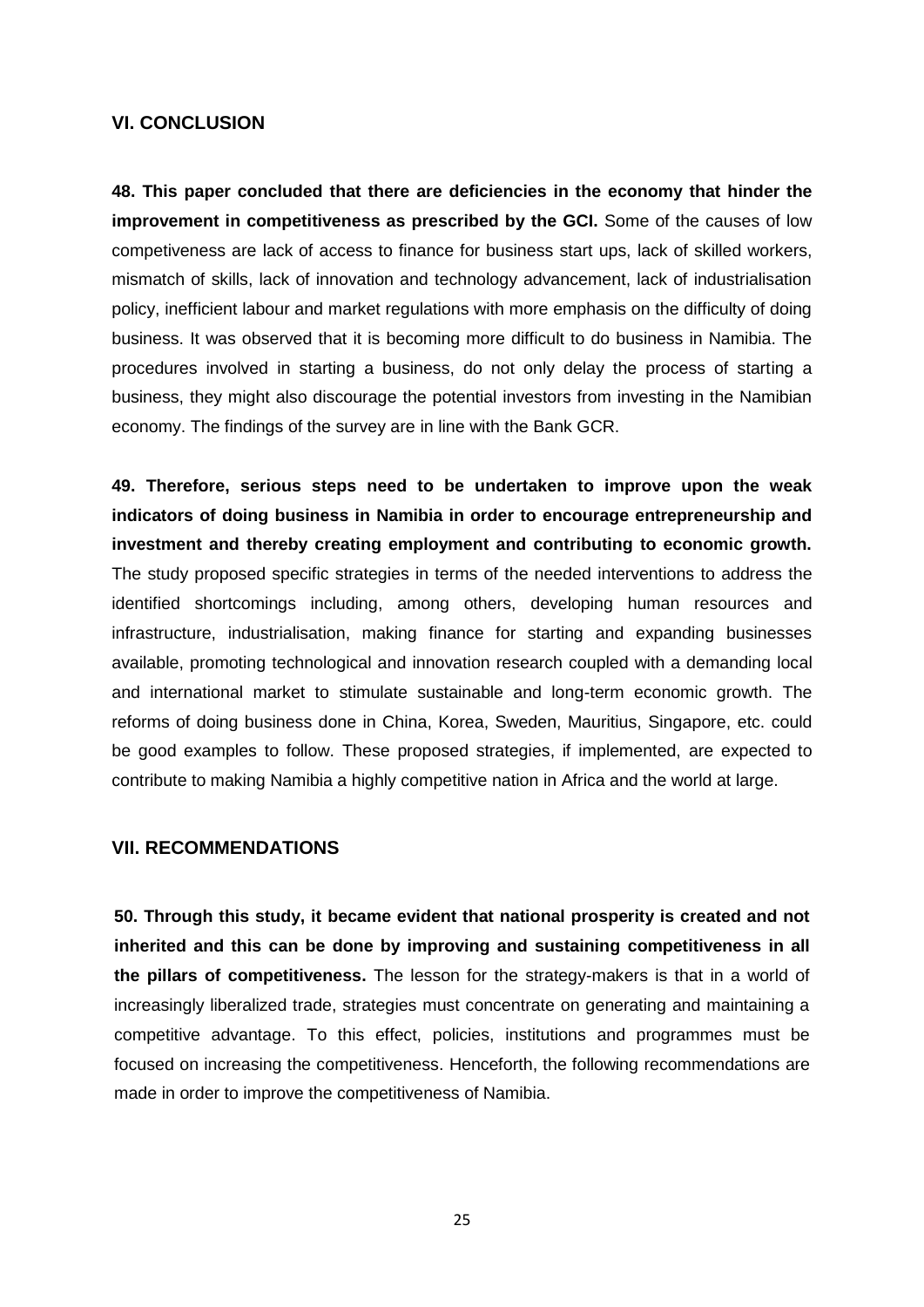### <span id="page-30-0"></span>**A. Business Support and Access to Finance**

**51. Improve access to finance and business support:** The SME sector needs to be developed and supported because it has a potential of generating jobs and income.

MTI with all the other stakeholders responsible for improving the financial sector strategy must expedite the revision of the policy and programmes on SME development to effectively address constraints impeding SMEs` development, including, among others: access to affordable finance coupled with the establishment of the SME Bank, appropriate and productive technology; managerial and financial skills.

### <span id="page-30-1"></span>**B. Streamline the Process of Starting a Business – One-Stop Shop.**

**52. MTI should establish a 'one-stop service centre' to help local and foreign entrepreneurs wanting to start a new business.** The primary objective of the one-stop shop is to develop a networking system that connects together all relevant agencies including the municipalities, the Revenue Department, lawyers, the Social Security Office, etc. The network will allow the state agencies to share the information necessary for starting a business – such as registration and business accounts for employers. Namibia should explore the feasibility of consolidating documents that are needed to register a business and all the activities involved should be done in the one-stop shop. MTI should also computerize the registration process to make it easy and faster and also facilitate the search for relevant information concerning a particular business. Also, people who wish to establish a juristic body or a proprietorship can go through the registration process all at once by completing one form.

### <span id="page-30-2"></span>**C. Boost Technology and Innovation in the Nation.**

**53. MTI and the Ministry of Education should promote technology diffusion and innovation through a national partnership involving complementary actions by the government and the private sector.** Create incentives such as being open to importing high-skilled immigrants, protection of patents, and supporting the kinds of institutions which are critical to innovation and ensuring that regulations and other related government policies support the move, which should be available for companies to become innovative in Namibia. Encourage research and collaboration between institutions, liaising with higher learning institutions like the University of Namibia and Polytechnic to identify key areas that require research to be done and be able to share the new information to improve the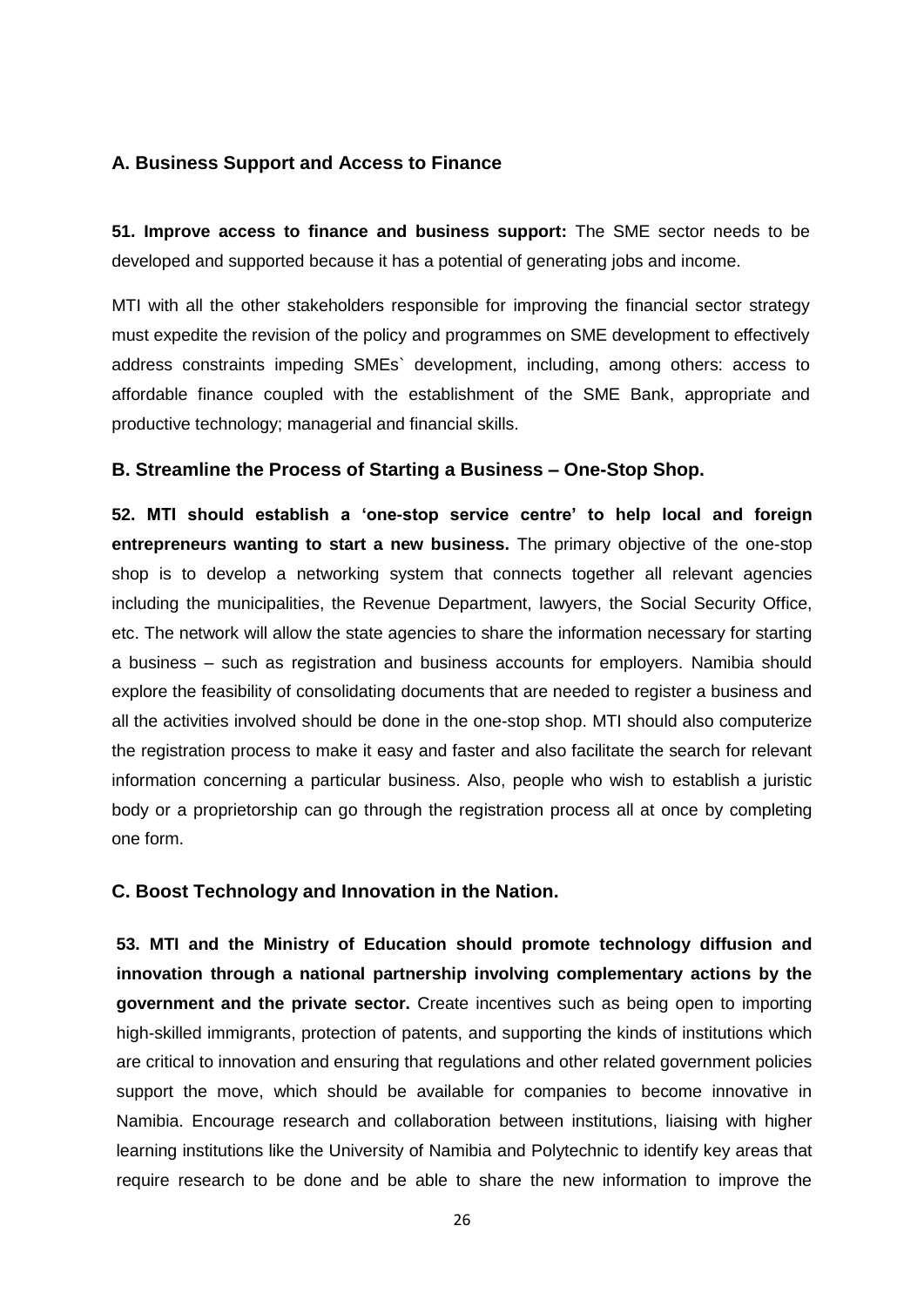performance of the industries. The Ministry of Finance should also allocate more funds to the current research and innovation institutions to enable them to conduct more research and develop new products as well as for them to be able to coordinate and administer the innovative ideas of the whole country.

### <span id="page-31-0"></span>**D. Industrialize to Improve Export Performance**

**54. Improve the support of value addition and protection in the industries.** MTI should promote public/private partnership in manufacturing and value addition of local materials. The Namibian Government should take advantage of its natural resource endowment to attract investment in industries oriented towards processing and value addition of resources in mariculture and aquaculture industries, etc. with the support of the Namibian Standards Institution (NSI). With the support of TEAM Namibia, the Namibians should also be willing to buy the tested Namibian produced goods in order to encourage manufacturing and innovation. These industries need to get manufacturing status, and funds should be provided as an incentive for value addition. Therefore, MTI should speed up the process of finalizing the industrial policy and ensuring fair trade practices in the local market as well as on a regional and international level.

### <span id="page-31-1"></span>**E. Education, Skills Development and Training**

**55. Improve the level of education and skills development in line with the Education and Training Sector Improvement Programme (ETSIP).** Given the importance of skills in the different sectors of the economy, there is a need to focus more attention on skills formation to support industries. In other words, skills development should be accorded a high priority. The tertiary and technical education must be of the highest standard and graduates should acquire skills that are needed in the market. Improving and expanding on technical and vocational training, could be part of the solution. Another important element is work ethics, culture etc. which can only be established from pre-primary school level onwards. These principles must be incorporated in the curricula of all subjects. There is a need to promote training to upgrade skills of the local workforce to global standards through the provision of incentives to industries who train and develop their employees. Namibia must encourage and attract skills which are rare in the economy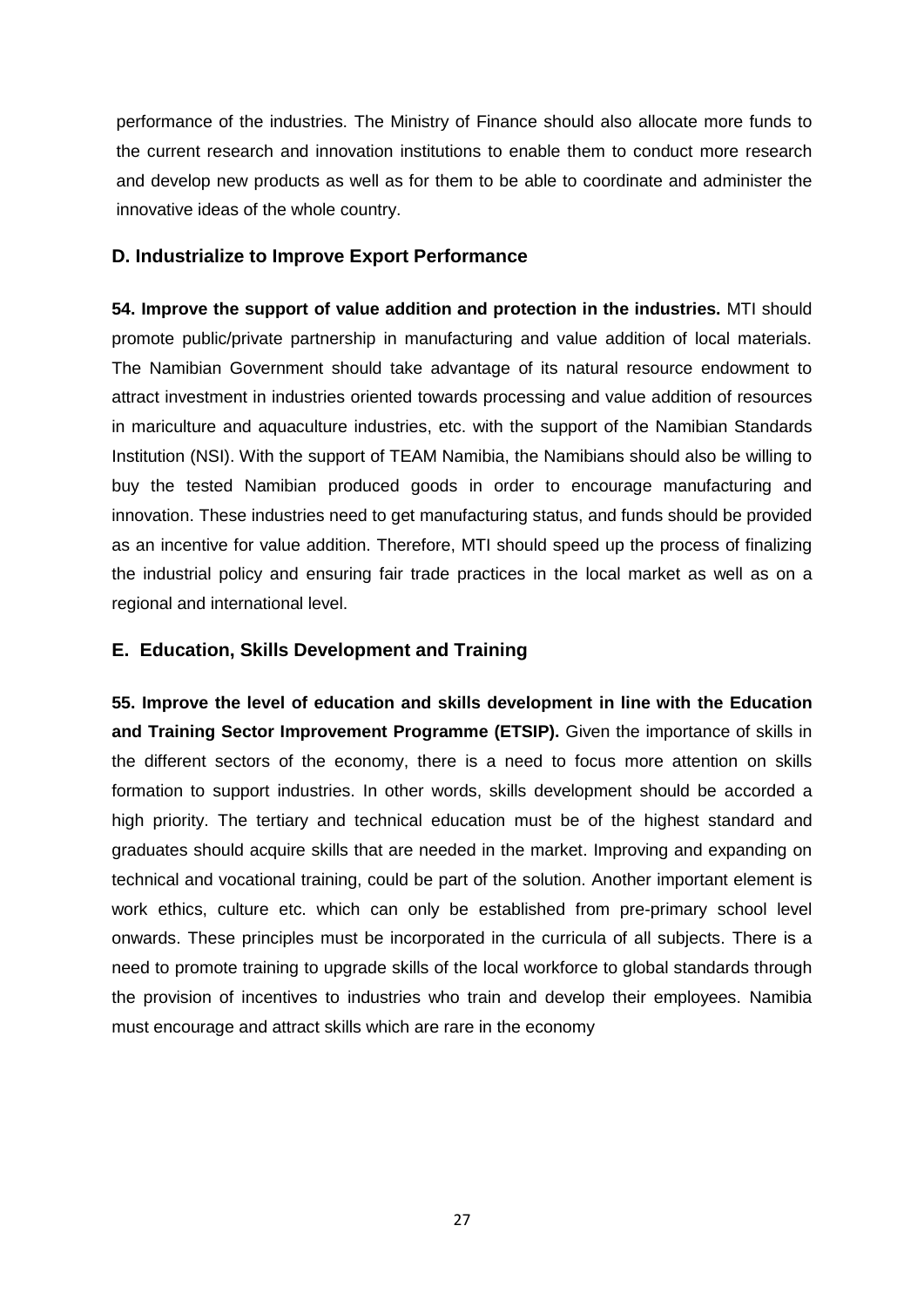### <span id="page-32-0"></span>**F. Infrastructure Development**

**56. Improve the availability of quality and efficient infrastructure to boost economic growth and employment creation in support of the implementation of the Targeted Intervention Programme for Employment and Economic Growth (TIPEEG).** Namibia should develop an integrated transport system where all the transport services and routes can easily be connected and integrated. Also, there is a special need to focus on the development of the railway system in order to have links with all other modes of transport. The rail is also vital in order to absorb the expected volumes of cargo through the ports which are planned for expansion, as well as to transport goods to the landlocked countries such as Zambia, Botswana and Zimbabwe who have dry ports in Namibia. It is therefore, recommended that the railways should be connected to all the neighbouring countries such as Angola, South Africa, Botswana and Zambia. This responsibility should be prioritised by the Ministry of Works and Industry together with TransNamib.

### <span id="page-32-1"></span>**G. Review Labour and Public Holiday Laws**

**57. Amend or review the current labour and public holiday acts.** The labour law should be flexible in terms of working hours especially when it comes to the service industries excluding bar/liquor related operations. Working hours should be liberalized to make provision for customers' demands. The Labour Act should be reviewed to maintain a balance between the rights of both employers and employees. The public holiday act also needs to be revisited, because too many holidays affect labour productivity.

**58. It is expected that, if these recommendations are implemented, they will assist Namibia to improve its competitiveness which will result in a high rating for Namibia in the GCI used by the WEF. A follow up study needs to be undertaken in order to find the comparative advantages of Namibia by identifying existing and new products that can be produced in Namibia for both the local and international markets.**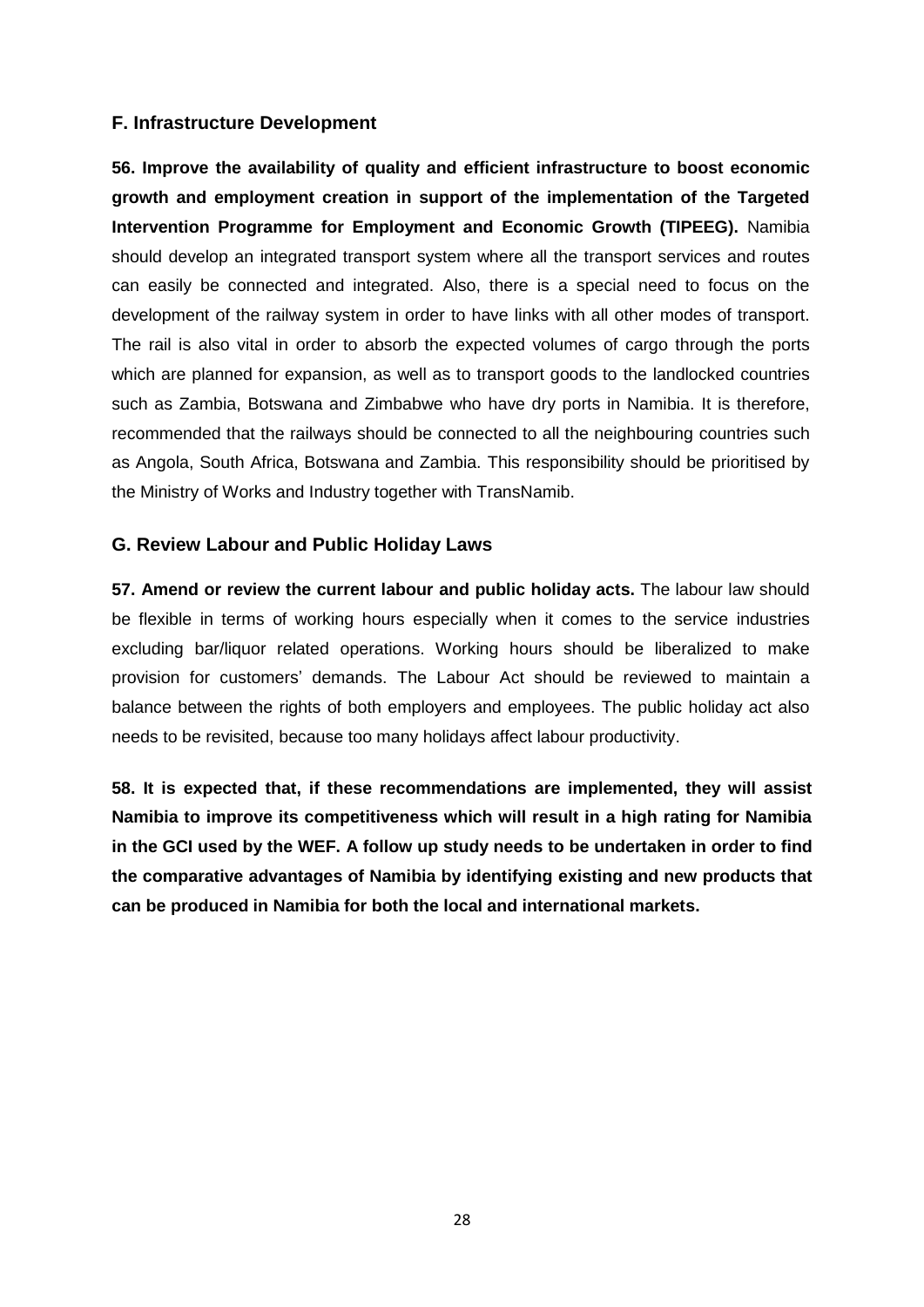#### <span id="page-33-0"></span>**VIII. References**

**Blanke J,** (2010), Global Competitiveness Report 2009, WEF, Geneva, Switzerland.

**Bheenick A,** (2010), Global Competitiveness Report 2010-2011, WEF, Geneva, Switzerland.

**Chew Sin,** (2008), Boost Government Efficiency to Become More Competitive, Washington.

**Cornelius Peter,** (2002), *Assessment of the Doing Business Report on Costs of Cross Border Trade*, South African Institute of International Trade.

**Devan Janamitra,** *(*2010), *Technology Makes Compliance Easier, Less Costly, and More Transparent,* World Bank Group.

**Devan Janamitra,** (2009), *Financial and Private Sector Development* - World Bank Group.

**Doing Business Report**, (2009), World Bank, Washington, USA.

**Doing Business Report***, (2010),* World Bank, Washington, USA.

**Doing Business Report***, (2011),* World Bank, Washington, USA.

**DPC & ASSOCIATES**, (2008), Business Unity South Africa (BUSA).

**Economic Research Service**, the International Macroeconomics Data, 1969-2020, Department of Agriculture, USA.

**Fourie H,** (2010), *Namibia Manufacturing Strategy*, Windhoek, Namibia.

**Garelli S,** (2010)**,** From Breakdown to Breakthrough, a Competitiveness Outlook for 2011 and Beyond, **University of Lausanne. Director of IMD World Competitive Centre, Switzerland**

**Global Competitiveness Report**, 2009, WEF, Geneva, Switzerland.

**Global Competitiveness Report**, 2010/11, WEF, Geneva, Switzerland

**Global Competitiveness Report**, 2011/12, WEF, Geneva, Switzerland

**Greenhill, R, 2010 Global Competitiveness Report**, 2010, WEF, Geneva, Switzerland

**Gregory Neil,** (2009), *Global Indicators and Analysis*, World Bank Group, Washington

**Kearney A.T,** (2007), GCI, WEF, Geneva, Switzerland.

**Kenneth W,** (2010), Professor of Economics at Zayed University, UAE.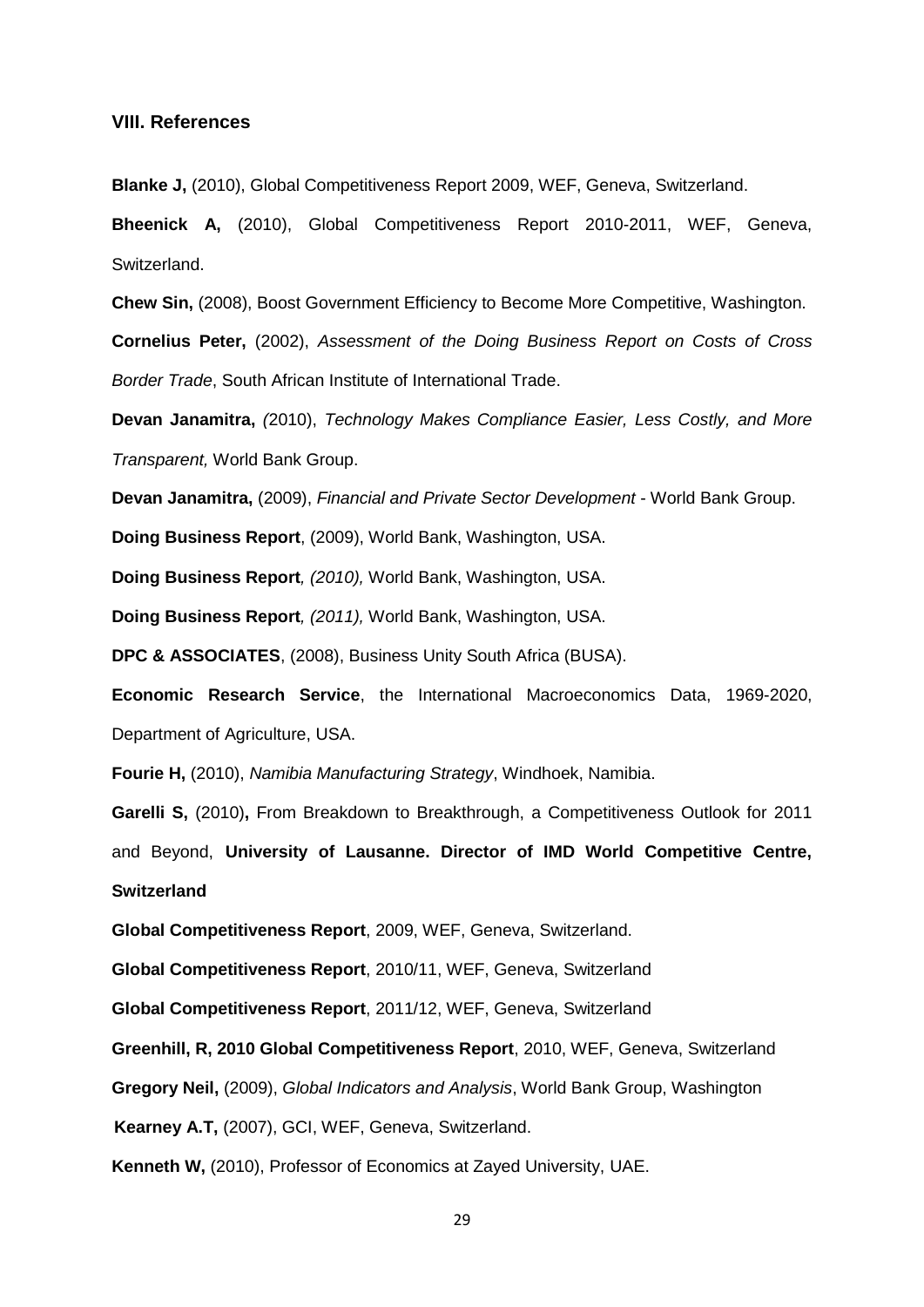**National Innovation Summit**, (2004): *Innovate America, Thriving in a World of Challenge and Change,* Washington, USA.

**Obama B,** (2010), National Innovation Initiative Summit Report, Washington.

**OECD Economic Survey**, 2006

**Porter M,** (2002-2009)**,** Competitiveness and Economic Development, Harvard Institute of Competiveness, Washington, USA.

**Schwab Klaus,** (2010), WEF, Geneva, Switzerland.

**The Economic Competitiveness of Namibia**: *Financial Returns, Labour Productivity and International Gaps 2006*, ICON Group International.

**Von Hindenburg Hannfried,** (2004) *Highlights: Hong Kong's Reform Efforts*, International Finance Corporation (IFC*)*.

**Von Kirchbach Friedrich**, (2009), *ITC Market Analysis Section, (vonkirchbach@intracen.org).*

**Walton Geoffrey,** (2010), *World Bank's East Asia and Pacific Business Climate Unit*, Washington.

**Wignaraja Gamesman,** (2002)*, Mauritius Garment Industry*, Montreux.

**World Competitiveness Yearbook**, 2010, Geneva, Switzerland

**Xavier Sala-I-Martin** - The Global Competitiveness Report 2010-2011, WEF, Geneva, **Switzerland** 

**Yousef Tarik M** (2010), Arab Competitiveness Report, UAE.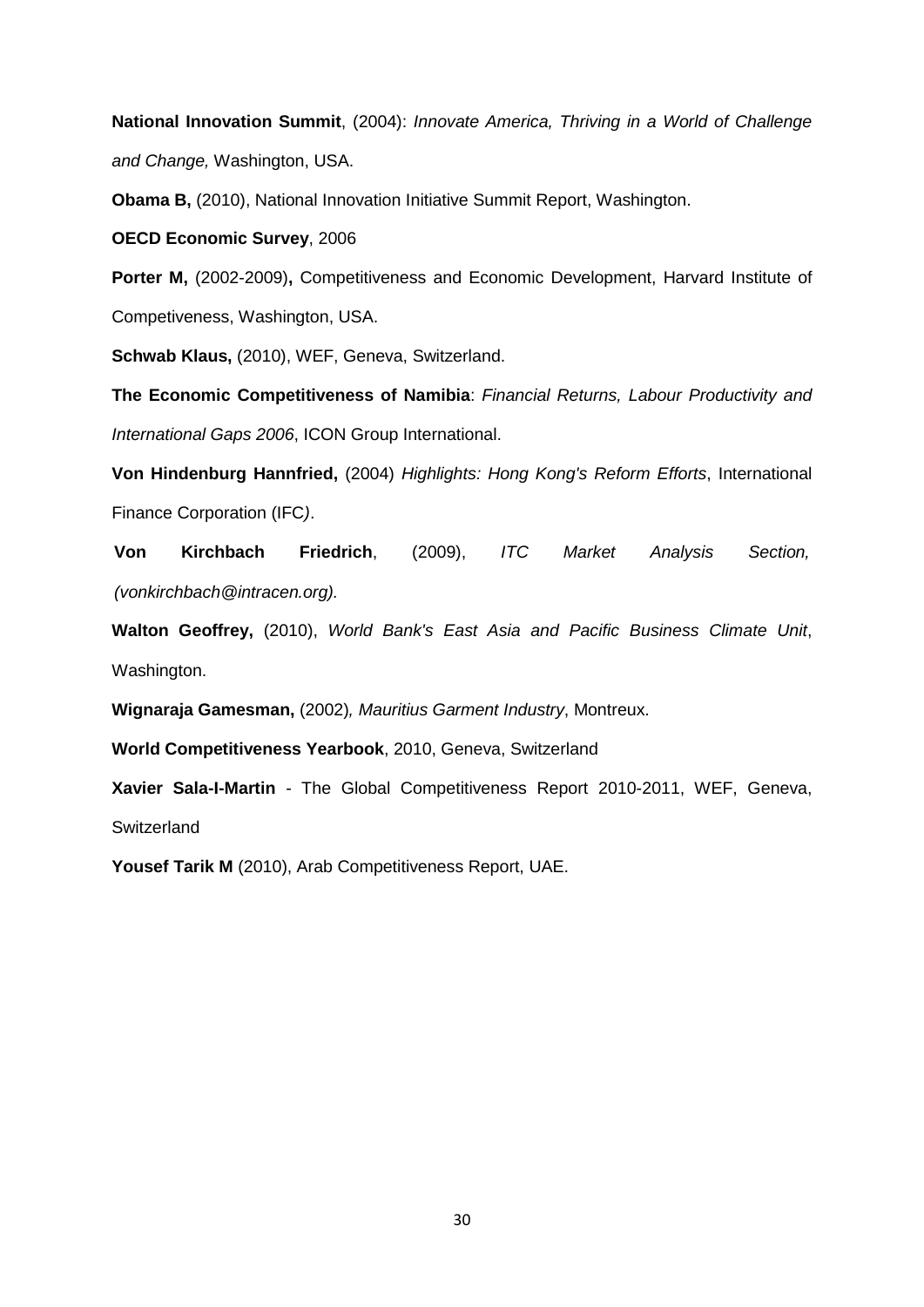## <span id="page-35-0"></span>**IX. Appendix**

<span id="page-35-1"></span>**A. Questionnaire**



1. What is your job title/main area of responsibility?

.............................................

2. In which industry is your organization?

..........................................................

3. In which city is the headquarters of your organization located?

...........................................................

4. Approximately how many employees does your organization have worldwide?

................................................

5. In terms of competitiveness, how would you rank the pillars in the table below? (*The excellent one should be ranked 5)*

| <b>Ratings</b>                       | 1 | $\overline{2}$ | 3 | $\overline{4}$ | 5 | <b>Suggest improvements</b> |
|--------------------------------------|---|----------------|---|----------------|---|-----------------------------|
| <b>Sub Index A: Basic</b>            |   |                |   |                |   |                             |
| <b>Requirements</b>                  |   |                |   |                |   |                             |
| 1 <sup>st</sup> pillar: Institutions |   |                |   |                |   |                             |
| $2nd$ pillar:                        |   |                |   |                |   |                             |
| <b>Infrastructure</b>                |   |                |   |                |   |                             |
| $3rd$ pillar:                        |   |                |   |                |   |                             |
| <b>Macroeconomic</b>                 |   |                |   |                |   |                             |
| <b>Stability</b>                     |   |                |   |                |   |                             |
| 4 <sup>th</sup> pillar: Health and   |   |                |   |                |   |                             |
| <b>Primary Education</b>             |   |                |   |                |   |                             |
| Sub Index B:                         |   |                |   |                |   |                             |
| <b>Efficiency Enhancers</b>          |   |                |   |                |   |                             |
| 5 <sup>th</sup> pillar: Higher       |   |                |   |                |   |                             |
| <b>Education and</b>                 |   |                |   |                |   |                             |
| <b>Training</b>                      |   |                |   |                |   |                             |
| 6 <sup>th</sup> pillar: Goods        |   |                |   |                |   |                             |
| <b>Market Efficiency</b>             |   |                |   |                |   |                             |
| 1. Efficiency of legal               |   |                |   |                |   |                             |
| framework                            |   |                |   |                |   |                             |
| 2. Extent and effect                 |   |                |   |                |   |                             |
| of taxation                          |   |                |   |                |   |                             |
| 3.<br>Intensity of local             |   |                |   |                |   |                             |
| competition                          |   |                |   |                |   |                             |
| 4. Extent of market                  |   |                |   |                |   |                             |
| dominance                            |   |                |   |                |   |                             |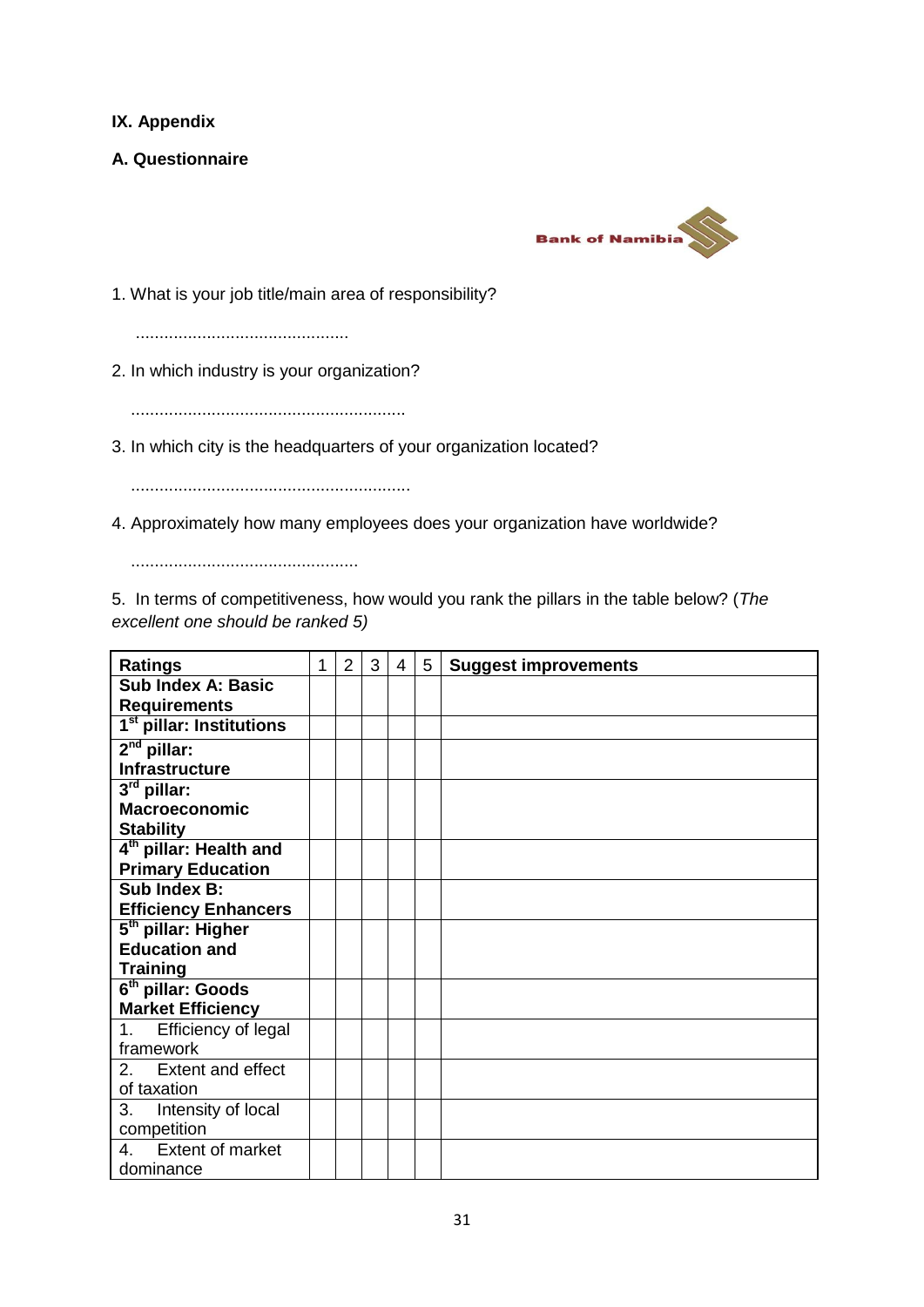| 5.<br>Effectiveness of         |  |  |  |
|--------------------------------|--|--|--|
| antimonopoly policy            |  |  |  |
| Burden of customs<br>6.        |  |  |  |
| procedure                      |  |  |  |
| Degree of<br>7.                |  |  |  |
| customer orientation           |  |  |  |
| Protection of both<br>8.       |  |  |  |
| local and foreign              |  |  |  |
| investors                      |  |  |  |
| 9. Number of                   |  |  |  |
| procedures and time            |  |  |  |
| required to start a            |  |  |  |
| business                       |  |  |  |
| Paying the registration        |  |  |  |
| fees and buying                |  |  |  |
| revenue stamps at the          |  |  |  |
| Receiver of Revenue.           |  |  |  |
| Hiring an attorney to          |  |  |  |
| register the company           |  |  |  |
| with the Registrar of          |  |  |  |
| Companies at the               |  |  |  |
| Ministry of Trade and          |  |  |  |
| Industry                       |  |  |  |
| Getting a certificate to       |  |  |  |
| start a business               |  |  |  |
| <b>Business bank account</b>   |  |  |  |
| Town planning                  |  |  |  |
| certificate                    |  |  |  |
| Obtaining a trading            |  |  |  |
| licence                        |  |  |  |
| Register for pay-as-           |  |  |  |
| you-earn tax (PAYE),           |  |  |  |
| as well as value-added         |  |  |  |
| tax $(VAT)$ at the             |  |  |  |
| Receiver.                      |  |  |  |
| Registration at the            |  |  |  |
| <b>Social Security</b>         |  |  |  |
| Commission                     |  |  |  |
| Obtain the approval of         |  |  |  |
| the Registrar for a            |  |  |  |
| company                        |  |  |  |
| 7 <sup>th</sup> pillar: Labour |  |  |  |
| <b>Market Efficiency</b>       |  |  |  |
| Hiring and firing              |  |  |  |
| practices                      |  |  |  |
| Flexibility of wage            |  |  |  |
| determination                  |  |  |  |
| Cooperation in labour-         |  |  |  |
| employer relations             |  |  |  |
| Efficiency                     |  |  |  |
| Reliance on                    |  |  |  |
| professional                   |  |  |  |
| management                     |  |  |  |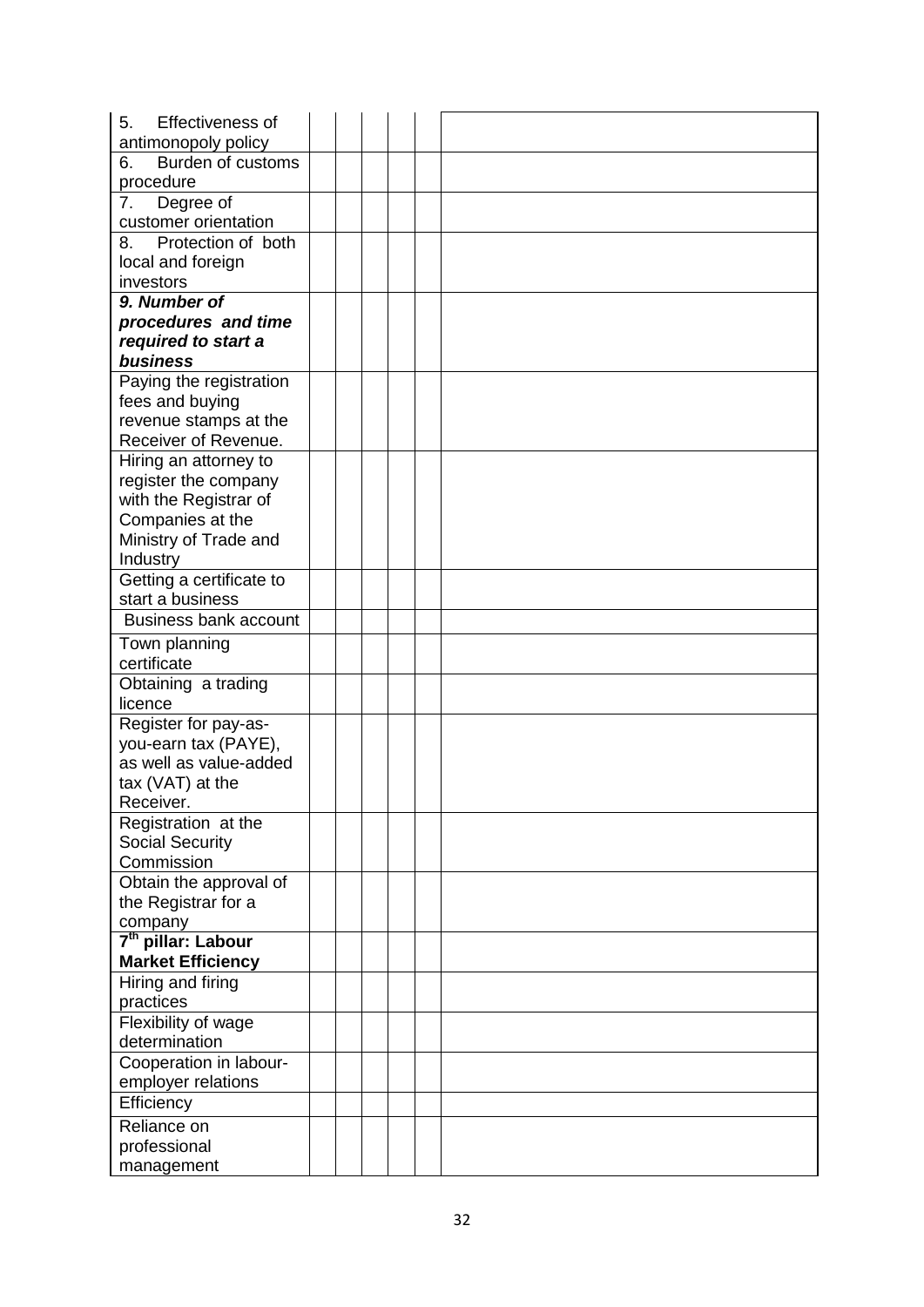| Pay and productivity                                |  |  |  |
|-----------------------------------------------------|--|--|--|
| <b>Brain Drain</b>                                  |  |  |  |
| Private sector                                      |  |  |  |
| employment of women                                 |  |  |  |
| Poor work ethics in the                             |  |  |  |
| national labour force                               |  |  |  |
| 8 <sup>th</sup> pillar: Financial                   |  |  |  |
| <b>Market Sophistication</b>                        |  |  |  |
| 9 <sup>th</sup> pillar:                             |  |  |  |
| <b>Technological</b>                                |  |  |  |
| <b>Readiness</b>                                    |  |  |  |
| Firm-level technology                               |  |  |  |
| absorption<br>Laws relating to FDI                  |  |  |  |
| and technology transfer                             |  |  |  |
| Cellular telephones                                 |  |  |  |
| (usage)                                             |  |  |  |
| Internet users                                      |  |  |  |
| (number)                                            |  |  |  |
| <b>Broadband Internet</b>                           |  |  |  |
| subscriptions (number)                              |  |  |  |
| Internet bandwidth                                  |  |  |  |
| Personal computers                                  |  |  |  |
| (usage)                                             |  |  |  |
| 10th pillar: Market Size                            |  |  |  |
| Domestic market size                                |  |  |  |
| Foreign market size                                 |  |  |  |
| Sub Index C:                                        |  |  |  |
| <b>Innovation and</b>                               |  |  |  |
| Sophistication                                      |  |  |  |
| <b>Factors</b><br>11 <sup>th</sup> pillar: Business |  |  |  |
| <b>Sophistication</b>                               |  |  |  |
| Local supplier quantity                             |  |  |  |
| Local supplier quality                              |  |  |  |
| State of cluster                                    |  |  |  |
| development                                         |  |  |  |
| Nature of competitive                               |  |  |  |
| advantage                                           |  |  |  |
| Value of chain breadth                              |  |  |  |
| Control of international                            |  |  |  |
| distribution                                        |  |  |  |
| Production process                                  |  |  |  |
| sophistication                                      |  |  |  |
| Extent of marketing                                 |  |  |  |
| Willingness to delegate                             |  |  |  |
| authority                                           |  |  |  |
| 12 <sup>th</sup> pillar: Innovation                 |  |  |  |
| Quality of scientific                               |  |  |  |
| research institutions                               |  |  |  |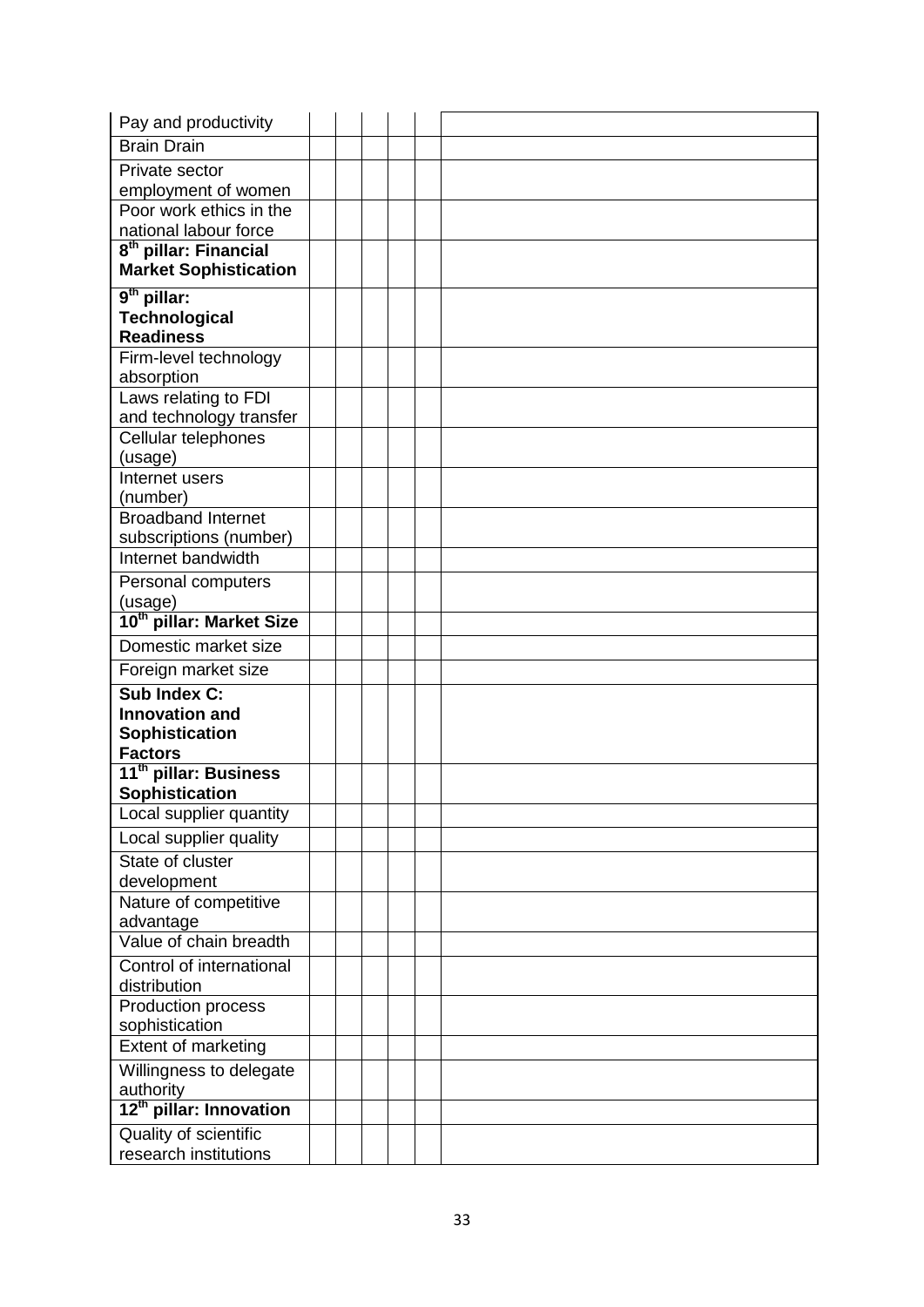| Company spending on<br>research and<br>development              |  |  |  |
|-----------------------------------------------------------------|--|--|--|
| University/industry<br>research collaboration                   |  |  |  |
| Government<br>procurement of<br>advanced technology<br>products |  |  |  |
| Availability of scientists<br>and engineers                     |  |  |  |
| Capacity for innovation<br>Utility of patents                   |  |  |  |
| Intellectual property<br>protection                             |  |  |  |

## **6. Do you have any other suggestions on how to improve the competitiveness in the above pillars?**

Please send back your return to Bank of Namibia, Research Department by the 8<sup>th</sup> of April 2011.

Attention: Mirjam Iyambo/Rehabeam Shilimela

Tel: 061 2835140/2835136

Fax: 061 – 283 5151

## Email: **Mirjam.Iyambo@bon.com.na**, **Rehabeam.Shilimela@bon.com.na**

Thank you for your cooperation!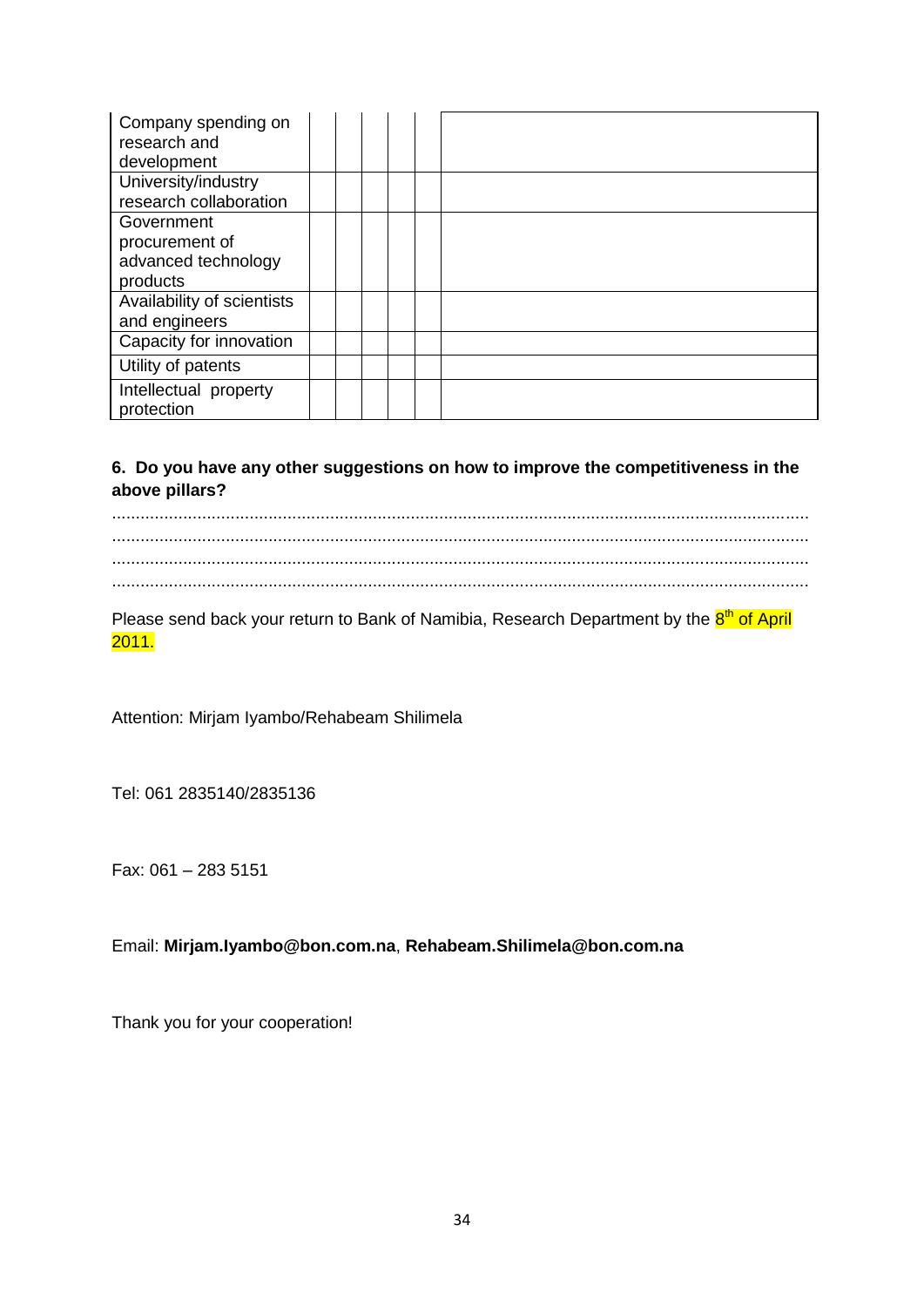# <span id="page-39-0"></span>**B. Respondents**

| <b>Industries / Sectors Contacted</b>                   | <b>Number</b>  | <b>Town</b>       |
|---------------------------------------------------------|----------------|-------------------|
| <b>Baking</b>                                           | 1              | Windhoek          |
| Catering and Decorating                                 | $\overline{2}$ | Windhoek          |
| <b>Commercial Banks</b>                                 | 1              | Windhoek          |
| Dressmaking                                             | 4              | Windhoek          |
| <b>Electricity Supply</b>                               | 1              | Otjiwarongo       |
| Enterprise and Entrepreneurial Development (SME         |                |                   |
| Compete                                                 | $\mathbf{1}$   | Windhoek          |
| Fishing                                                 | $\overline{2}$ | Walvisbay         |
| General (Team Namibia)                                  | 1              | Windhoek          |
| <b>Hospitality and Tourism</b>                          | 3              | Windhoek          |
|                                                         |                | Keetmanshoop &    |
| Information, Communication and Technology               | 2              | Windhoek          |
| Institute of Private and Public Research (IPPR)         | $\mathbf{1}$   | Windhoek          |
| <b>Investment Promotion Agency - MTI</b>                | $\mathbf{1}$   | <b>Walvis Bay</b> |
| <b>Local Authority</b>                                  | $\mathbf{1}$   | Windhoek          |
| Manufacturing (Leather jackets, bags, belts)            | $\overline{2}$ | Windhoek          |
| Marine and Industrial Engineering                       | $\mathbf{1}$   | <b>Walvis Bay</b> |
| Micro Insurance and Micro Finance for Education         | $\mathbf{1}$   | Windhoek          |
|                                                         |                | Swakopmund &      |
| Mining                                                  | $\overline{2}$ | Perth             |
| Namibia Manufacturing Association (NMA)                 | $\mathbf{1}$   | Windhoek          |
| Other Manufacturing (Soaps, body creams,<br>detergents) | $\overline{4}$ | Windhoek          |
| Parastatals                                             | 3              | Windhoek          |
|                                                         | $\overline{2}$ |                   |
| Printing                                                |                | Windhoek          |
| Registrar of Companies - MTI                            | $\mathbf{1}$   | Windhoek          |
| Retail                                                  | 6              | Windhoek          |
| <b>School Jerseys Manufacturing</b>                     | $\mathbf{1}$   | Windhoek          |
| <b>Services and Repairs</b>                             | $\overline{2}$ | Windhoek          |
| Solar Installations                                     | 1              | Windhoek          |
|                                                         |                | Walvis Bay & Cape |
| <b>Transport &amp; Storage</b>                          | 2              | Town              |
| <b>Total number of respondents</b>                      | 50             |                   |